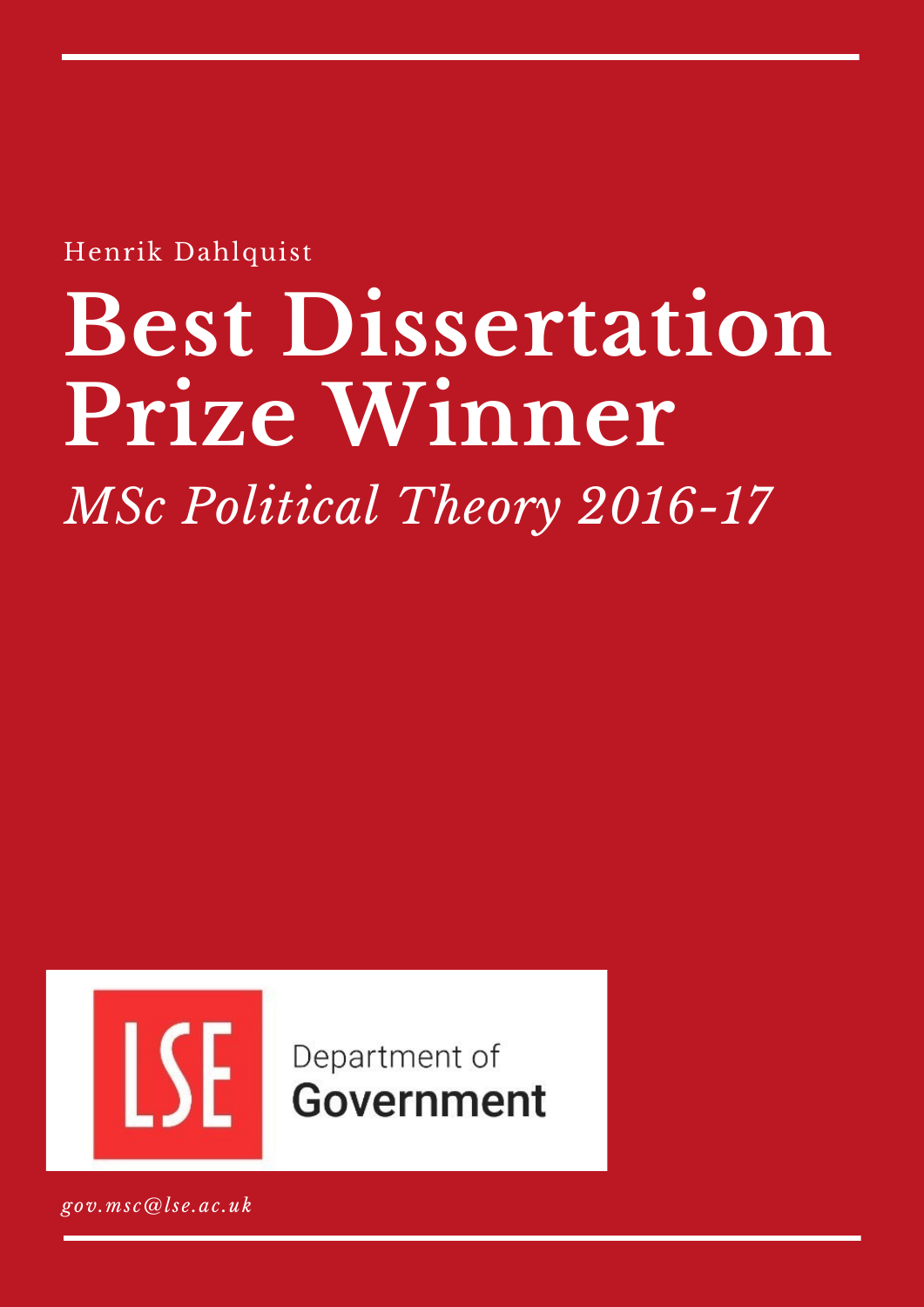# **The scope of public reason under non-ideal conditions: Introducing** *the interference view*

A dissertation submitted to the Department of Government, the London School of Economics and Political Science, in part completion of the requirements for the MSc in Political Theory.

August 2017.

10 323 words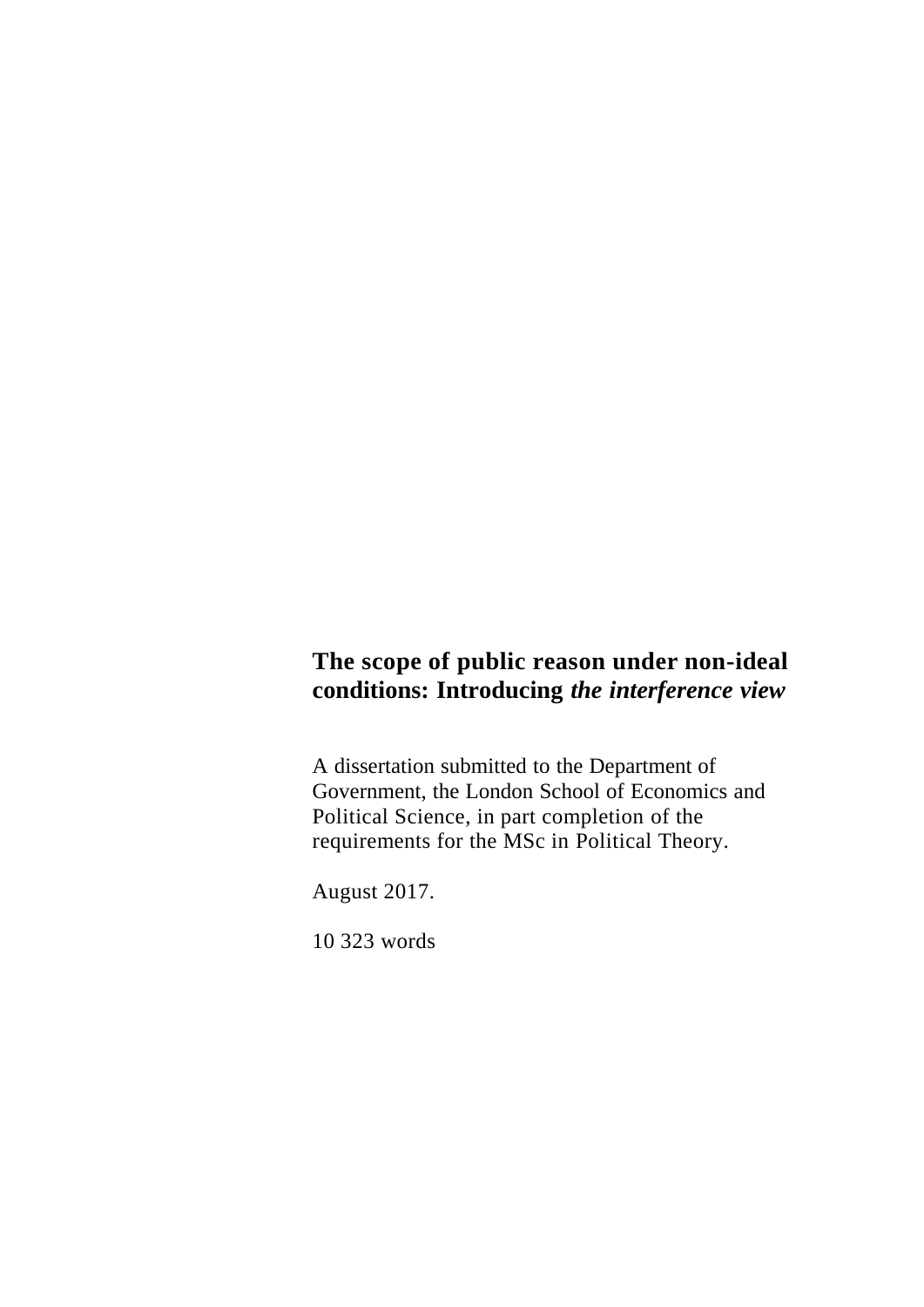Most views of the scope of public reason are either 'narrow' or 'broad'. The narrow views require the ideals of public reason and the duty of civility to extend only to the *basic structure of society*. The broad views state that for all political decisions, public reason ought to apply. These views have been developed under heavy idealisation. No theoretical work has been devoted to examining the scope under non-ideal conditions. This paper is a first attempt to do so. I propose that under non-ideal conditions, the duty of civility should only be as demanding as it 'needs to be', based on the claim that the feasibility constraints of non-ideal realities trigger a need to theorise around cases where a failure to meet civility requirements would be particularly troubling. I propose a mechanism for determining which these cases are, called the liberal interference view.

According to the liberal interference view, a person advocating a law that creates additional interference in paradigmatically important cases have heightened civility requirements. Someone opposing said law would only have a baseline duty of civility, shared with participants in discussions of non-interfering rules. By discussing the liberal interference view against the backdrop of the French ban on face covering, popularly referred to as the 'Burqa Ban', I show that the properties of the view have important implications for minority protection. I conclude that my revised view of the scope of the duty of civility does a better job at protecting religious minorities from unjustified interferences than either the narrow or the broad view, and that it alleviates parts of the dualism-concerns of the standard objection to the duty of civility.

Religious polarisation is increasing in the UK. People in general are less religious than before, but those who are 'generally have stronger beliefs and more favourable views towards religious leaders influencing politics' than twenty years ago, while the nonreligious are developing 'less favourable views towards public religion' (Wilkins-Laflamme, 2016: 632). Similar trends have been observed in the countries of the European Union and in North America (Polack, et al., 2016; Robbins and Anthony, 2016). Western societies are, empirically speaking, pluralistic. People genuinely value things differently. In Rawlsian terms, they have different conceptions of the good, conceptions of what is 'valuable in human life' (Rawls, 1985: 233-4).

These conceptions of the good are often mutually incompatible. Historically, these incompatibilities have led to numerous conflicts, and it is an empirical fact that the differences do not resolve themselves. This problem has received a lot of attention in liberal political theory, and it has even been argued that one of the core tasks for the liberal project is to outline a society where people can live together despite these differences (Rawls, 1987: 4, 13; 1993: 53-8, 63; Galston 1982: 581).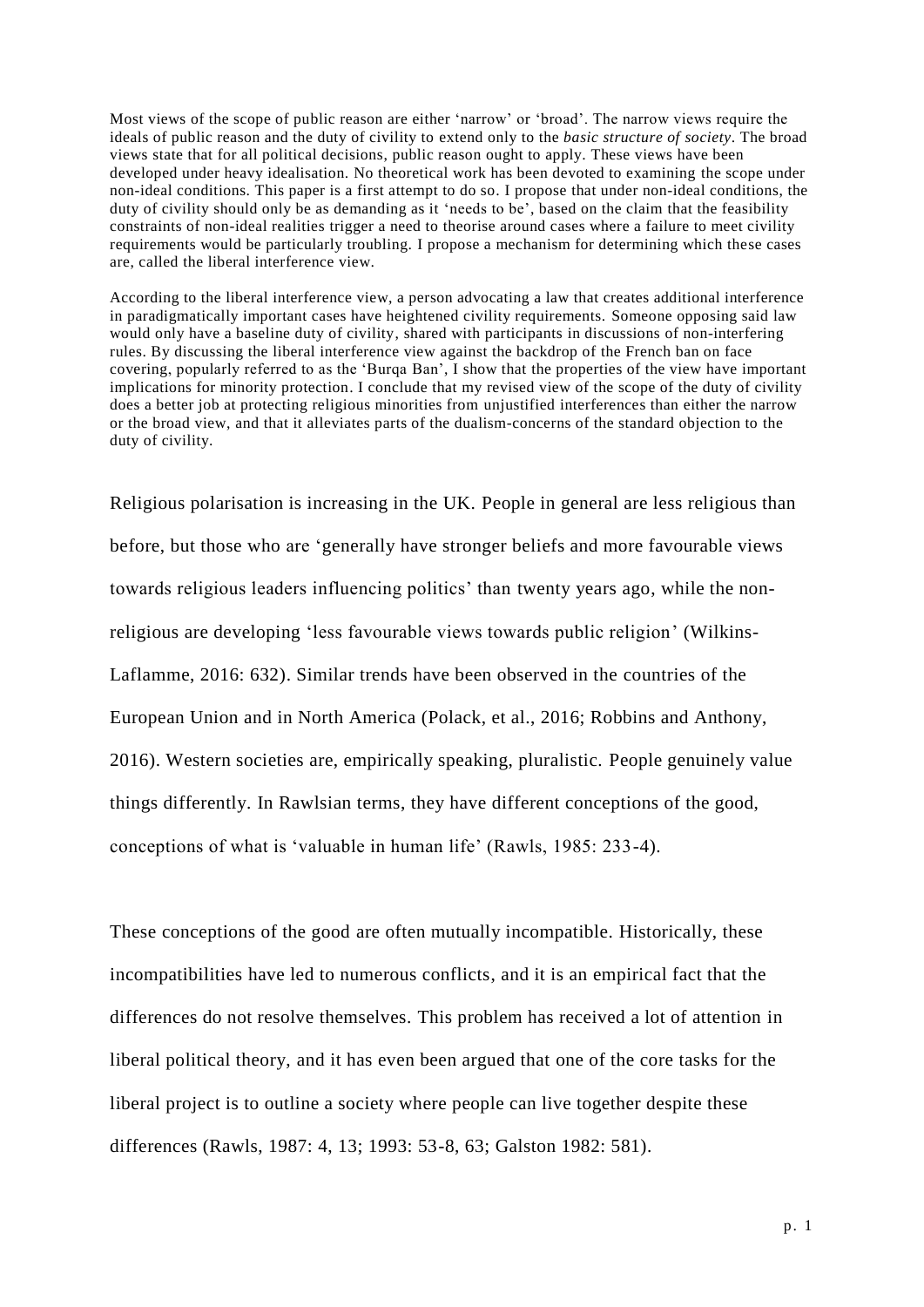In recent years, an influential solution has been to advocate the use of *public reason*. The main idea is that the state should refrain from justifying its core principles and policies by appealing to conceptions of the good, 'only public reasons – reasons that are acceptable to all reasonable citizens – can legitimate the coercive use of state power over its citizens' (Quong, 2004: 233). For many liberal theorists, this also implies a *duty of civility*, citizens should be morally obliged to use only public reason when debating in the public forum (Rawls, 1997: 769).

One of the major points of criticism against public reason has been that most theorists idealise too extensively when they develop their accounts (for an influential critique of public reason idealisation see Eberle, 2002). Even though this objection is powerful, there is virtually no theoretical work devoted to outlining a non-ideal conception of public reason and the duty of civility (Quong, 2013). It has yet to be examined how public reason's 'significance or weight [is] affected by injustices and other nonideal social realities that are all too familiar features of existing liberal democracies' (Boettcher, 2012: 156). This paper is a first attempt to examine how the duty should be affected by a changed level of idealisation. If the duty of civility should have any normative weight in real-world political discourse, it is essential to establish what form it should take under these realistic conditions. This form is not necessarily the same as under heavy idealisation.

Since the territory is underexplored, there are naturally numerous features of the theory worth discussing under non-ideal conditions. One of the more pressing is whether the duty of civility should apply unequally depending on the person debating. Due to space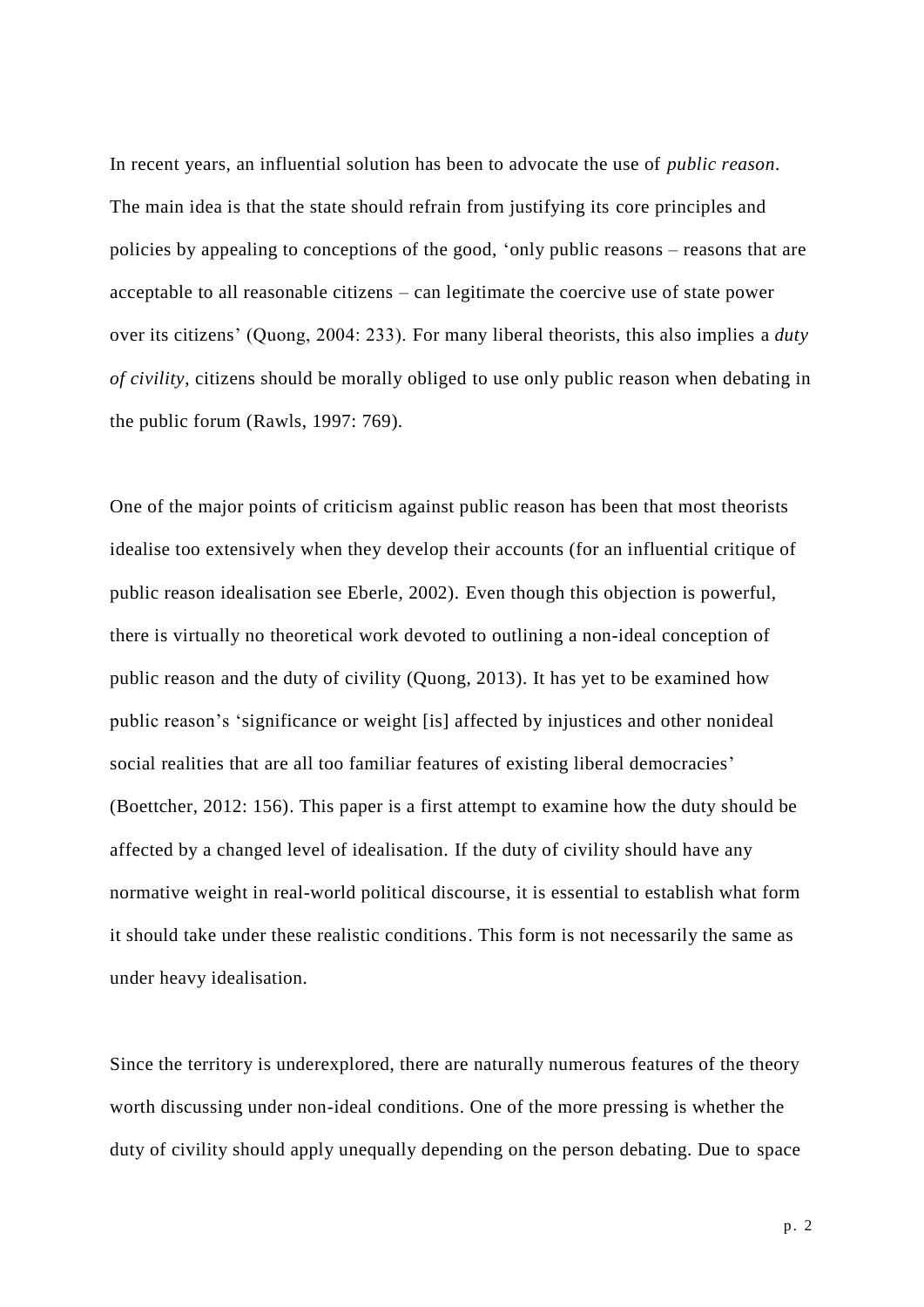constraints, it will have to be left out. Instead, this paper will focus on the scope of the duty of civility under non-ideal conditions – given a prior commitment to one of the standard views of public reason.

Initially, I will outline the main features of public reason (I). I will then begin formulating an alternative to the traditional views of the scope of public reason (II), rework it to meet some possible objections (III) and apply it to the real-world case of banning niqabs in the public sphere (IV). Finally, I make a few concluding remarks (V).

# **I Public reason**

John Rawls's conception of public reason is by far the most influential version in recent years. Even though the purpose of this paper is not to perform an exegetical reading of Rawls, I will rely heavily on his version in sketching an ideal type of the concept. I will not analyse the *content* of public reason in depth. There is currently considerable debate over what reasons or modes of reasoning that should be considered public, ranging from very thin to extensive definitions (for a critical examination, see Kramer, 2017). Instead, I will be relying on an 'open' definition, similar to how Quong (2004: 248) argues that 'the detailed content of public reason can only be worked out as part of the process of public reasoning. To avoid positioning myself firmly in the content debate, I will start from the following (all-encompassing) definition:

> **Public reason(s):** a set of reasons that are (in some relevant sense) acceptable to all (members of a certain group), or a certain (public) procedure for reaching a reason.

The term public reason thereby can cover a set of reasons, and a method for reasoning, a 'reason' distinct from private reason. For Rawls, the point of the public reason ideal is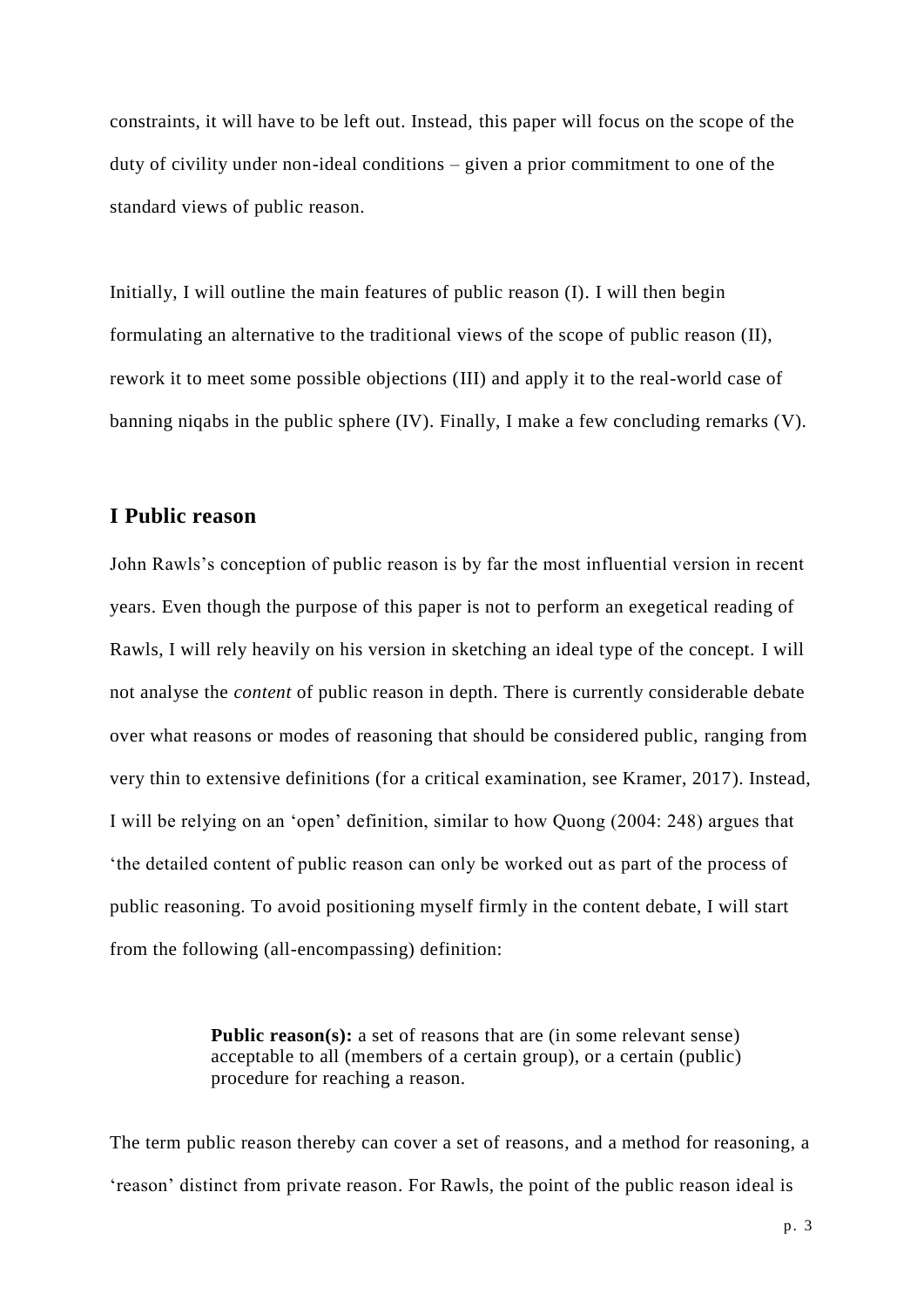that 'citizens are to conduct their fundamental discussions within the framework of what each regards as a political conception of justice based on what values the others can reasonably be expected to endorse and each is, in good faith, prepared to defend that conception so understood'. This implies that all citizens should have a 'criterion of what principles and guidelines' that all other citizens could be 'expected to endorse along with us' (Rawls, 1993: 226). The arguments and justifications for one's view when debating should not be based on one's own conception of the good (or *comprehensive doctrine*), such as a religion or comprehensive moral theory. Public reason is a way of constructing arguments based on a shared understanding of what it is to be a citizen in a liberal democracy, it is an idea of 'the politically reasonable addressed to citizens as citizens', reasons that all reasonable citizens might be expected to share (Rawls, 1997: 766, 769; see also Nussbaum, 2011).

Public reason can be used to assess or evaluate whether a law is legitimate or not. But it is often also incorporated into a general framework of an 'ideal conception of citizenship' (Rawls, 1993: 213). The starting point for this ideal is derived from the idea of reasonable pluralism, and the empirical claim that when people disagree about political matters they must justify their preferred policy or course of action (Rawls, 2001: 27). Some public reason theorists argue that when citizens are engaged in these discussions they have a moral duty to provide public reasons, a *duty of civility*. The civility requirement is an 'intrinsically moral duty', not a legal standard – a transgression of the duty is not considered a crime, 'for in that case it would be incompatible with freedom of speech' (Rawls, 1997: 769).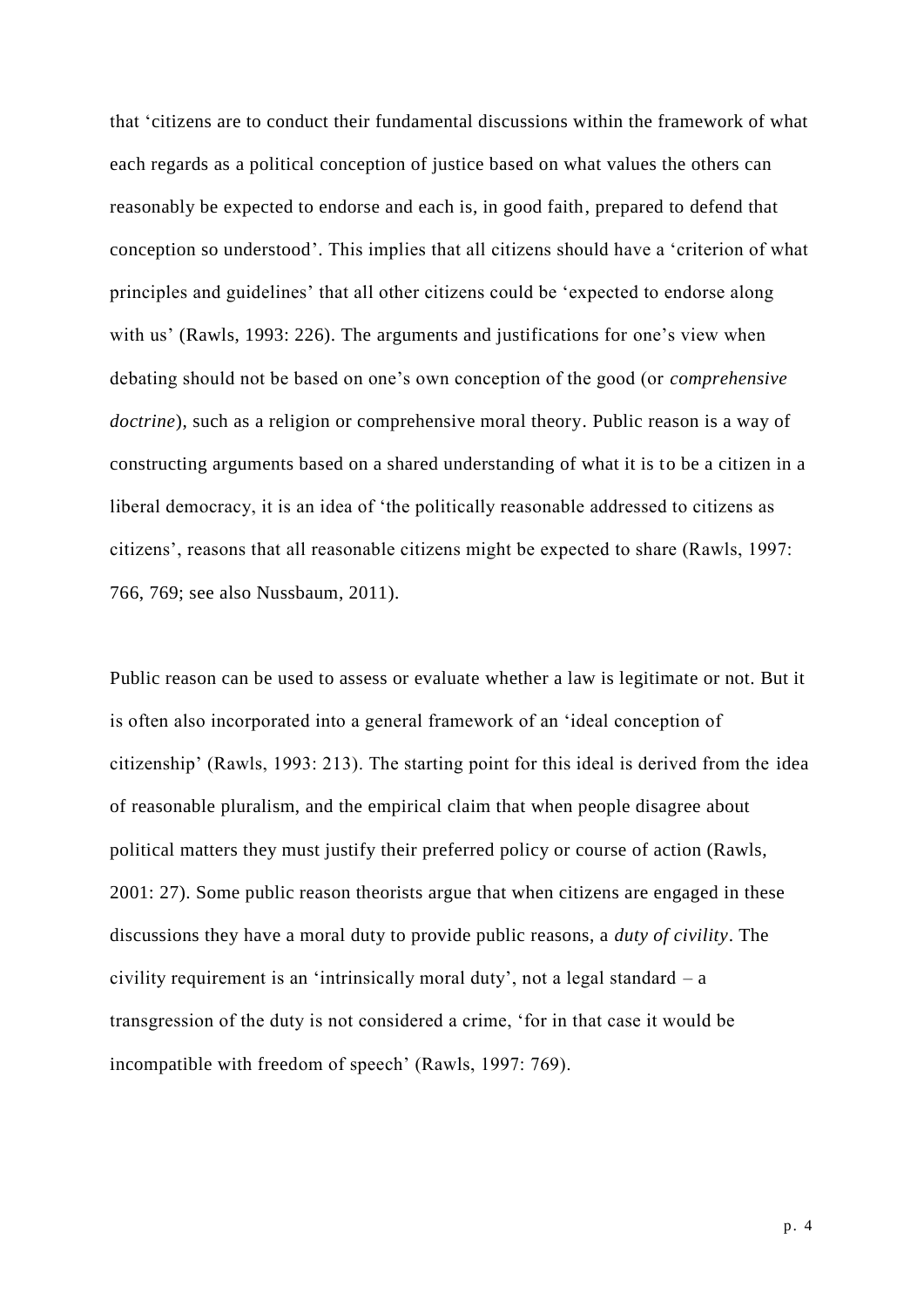Whether a commitment to public reason implies a moral duty of civility is a major point of contestation among public reason liberals. Some theorists argue that the political debates of citizens should be unconstrained (see for instance, Benhabib, 2002: 108-112; Bohman, 2003; see also Gaus, 2009; Vallier, 2014; esp. ch. 6) whilst others argue that the liberal citizenship comes with civility demands (notably Rawls, 1993; Quong, 2011). Even in the latter camp, there is disagreement over how exactly 'the ideal of public reason [is] realized by citizens who are not government officials' (Rawls, 1997: 769). In a liberal democracy, the question is complicated since citizens vote for representatives but (generally) do not vote on laws themselves. Yet, many proponents of the duty of civility, including Rawls, hold that citizens should think of themselves as if they *were*  legislators, they should ask themselves 'what statutes, supported by what reasons' that are most reasonable to enact. The duty of civility is also about holding government officials responsible to the standards of public reason, voting them out of office if they fail to meet it (Rawls, 1997: 769). But it is also a duty of civility in the ordinary sense of the word, it includes a 'willingness to listen to others and a fairmindedness in deciding when accommodations to their views should reasonably be made'. Finally, it is the duty of citizens to show that the laws that they 'advocate and vote for can be supported by the political values of public reason' (Rawls 1993: 217). The duties of citizens are thereby like those of government officials, yet they are not as far-reaching (Rawls 1999b, 576- 7).

Even though the positions outlined so far still receive significant scholarly attention, I will not discuss them in detail. Instead, I will focus on examining *which* rules should be covered by civility requirements. There are two reasons for this. First, even though it would be possible to start from the other end, determining first *who* should be covered,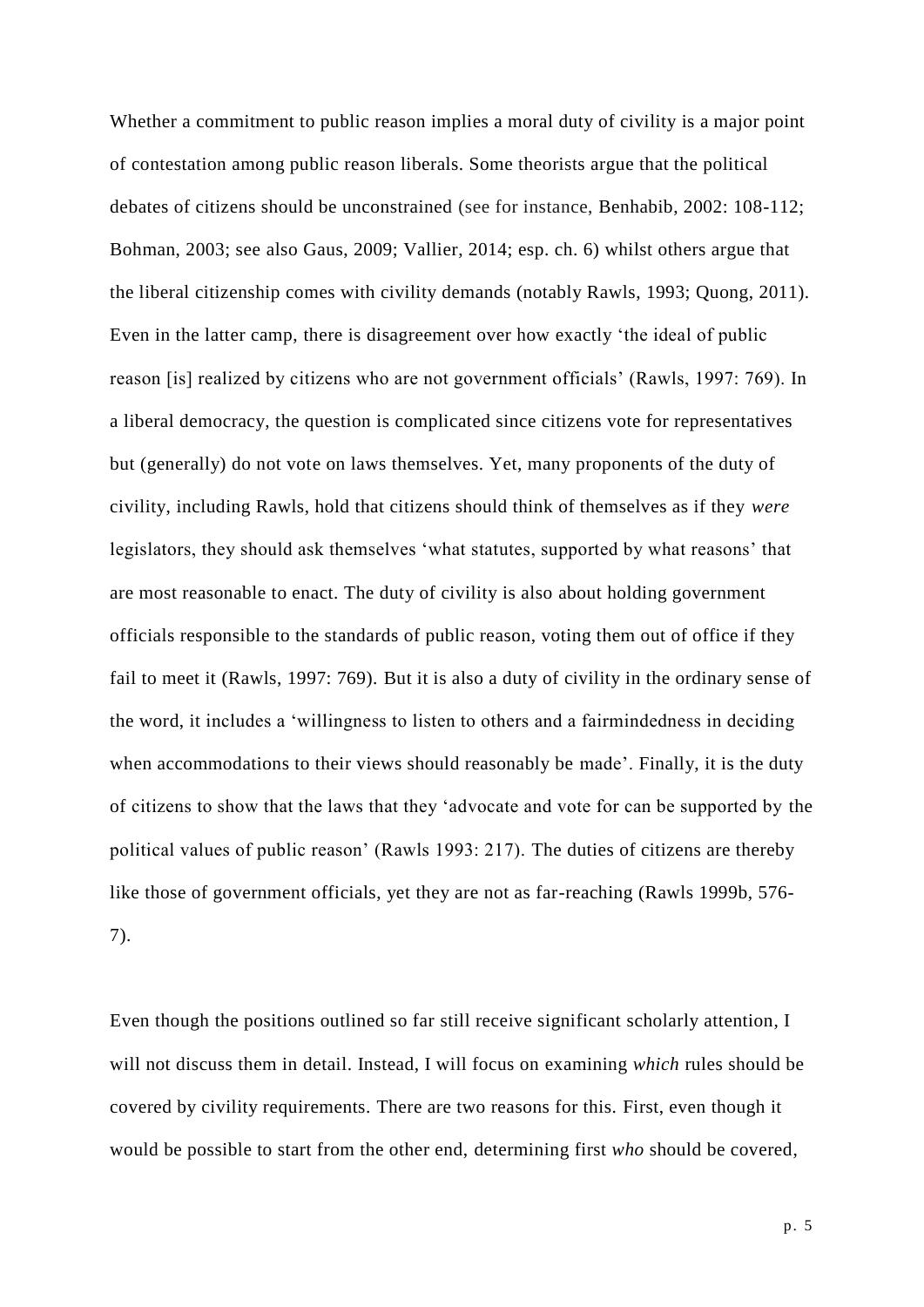before turning to the appropriate site, would be difficult. One would have to determine how different people should conduct a debate without knowing what rules are debated. The second reason is instrumental: I will take John Rawls's and Jonathan Quong's versions of public reason as representatives for two distinct strands, both of whom agreeing that the duties should cover everyone involved in political debates in the public forum. I will follow them in assuming that public reason implies (some) duty of civility for all citizens without justifying this connection further. Discussions of a whole range of specific technicalities will also have to be left out. Instead, I will outline an idealised – deliberately opaque – account of the duty of civility that most mainstream theorists could be expected to endorse. I will not address the broader questions of how public reason can be used as a method of generating legitimacy or defend the ideal of public reason as such. The discussion thereby will be internal to variations of the standard Rawlsian view of public reason. The starting point (that eventually will be further delineated) of this opaque version of the duty of civility is:

## **Core claim:** citizens are required to provide public reasons when they discuss political decisions in the public forum.

Virtually all accounts of public reason narrow this claim down. For instance, some theorists argue that it should be allowed to use arguments from comprehensive doctrines as long as they later introduce public reasons. This is often referred to as the *wide view* (not to be confused with the *broad* view, discussed later) of public reason (Schwartzman, 2011: 375; Reidy, 2000; see also Rawls, 1997: 783).

Hence, it is permissible to introduce comprehensive reasons if one also provides political reasons in favour of the position later. A preliminary justification of the wide view, again following Rawls (1997), is that introducing comprehensive reasons might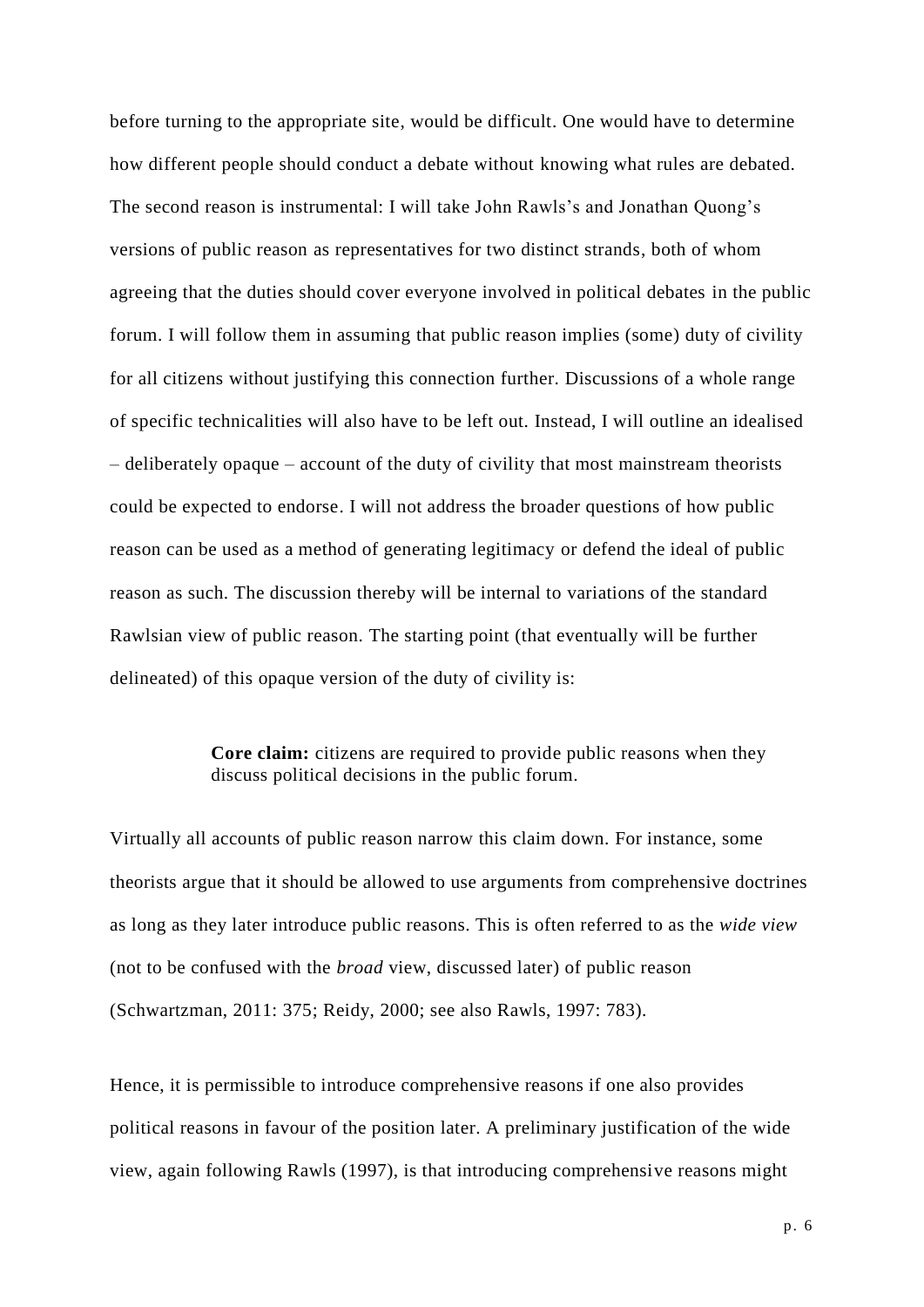deepen citizens' understanding of each other and their commitment to the democratic ideals. There is not something inherently wrong with using comprehensive reasons, only relying solely on them. Accepting the wide view, a second characteristic of my ideal type version of the duty of civility is that:

> The wide view: citizens may use non-public reasons, provided that they in due course also give public reasons.

The standard view of the duty of civility does not entail that *any* political discussion must meet the demands. A utilitarian seminar group naturally should be able to use utilitarian reasoning, within a mosque the Quran or the *hadiths* are permissible sources for guiding political reasoning, and a sports club can discuss the need for a new arena in perfectionist terms. In Rawls's words, these civil society groups belong to the *background culture* and they are exempted from any demands on public reason. But when members of these groups take the discussions public they have a duty to justify their preferred course of action with public reasoning (Rawls, 1997: 768; see also 1993: ch. 1). Following this view, a preliminary definition of the appropriate *site* of public reason is:

> **Site:** the duty of civility only concerns discussions and voting over/on some set R of political rules in the public forum.

From this follows that it needs to be determined what kinds of rules or actions that should be covered by the requirements of public reason, what the relevant R is. The granularity or scope of public reason must be specified. Roughly, most theorists that (at least to some extent) agree with the standard account can be divided into one of two strands. The first one, including theorists such as Rawls (1993), Barry (1995), and Scanlon (2003) defines R as a very narrow set of rules. Public reasons are necessary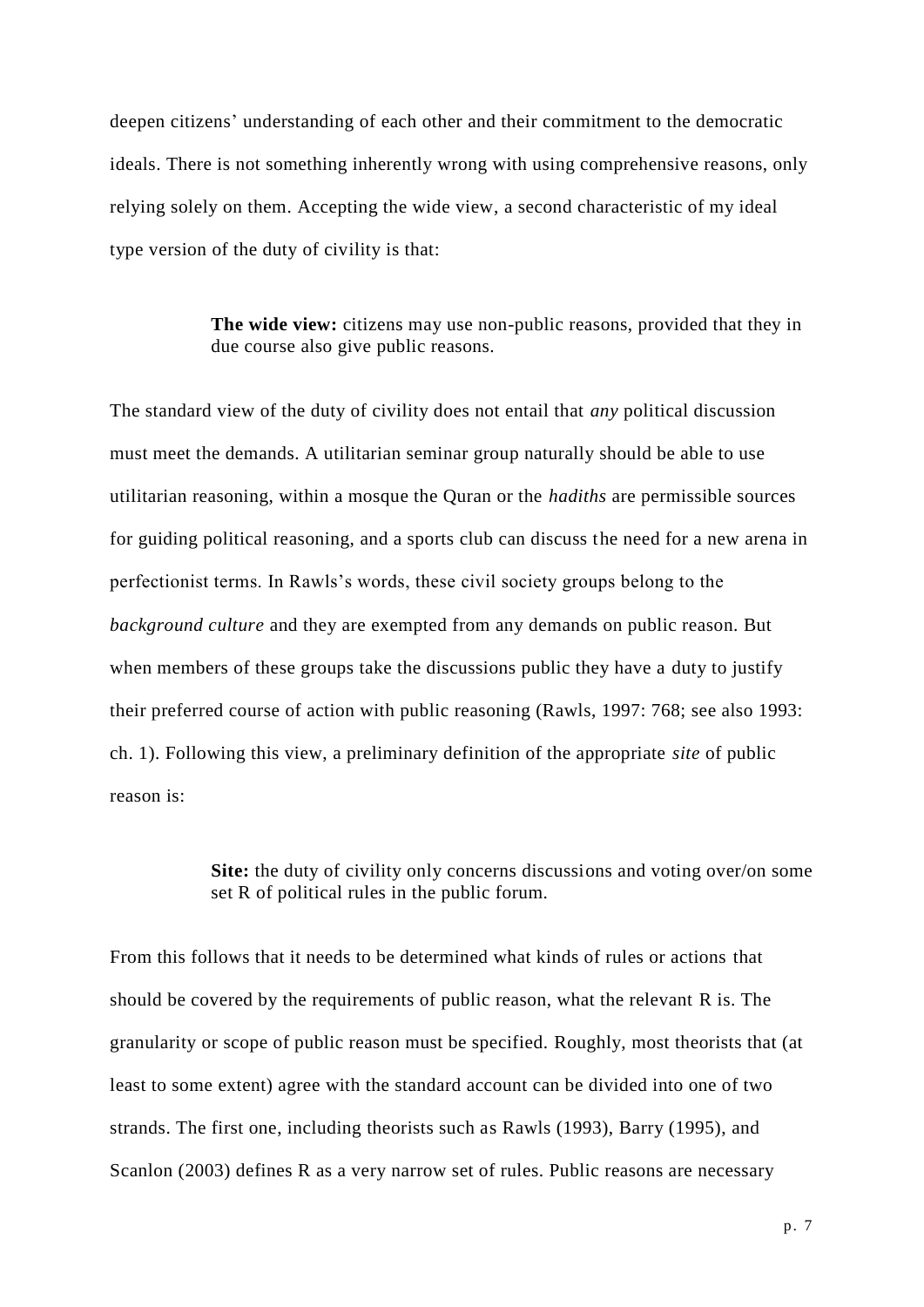only for questions concerning the *basic structure of society*. The basic structure of society consists of *constitutional essentials* and matters of *basic justice*. In Rawlsian political theory, constitutional essentials, in turn, also consist of two parts, (i) fundamental principles for the set-up and structure of the political process and government, and (ii) the set of rights and liberties that have special constitutional protection (Rawls, 1993: 227; Quong, 2011: 51). Matters of basic justice consists of things such as regulating social and economic inequalities (Rawls, 1993: 228-30; see also Quong 2011: 273). Quong (2011: 274) refers to this as *the narrow view* of public reason:

# **The narrow view**: public reason requirements should only apply to questions related to the basic structure of society.

Within the narrow view, any law or principle not part of the basic structure *may* be justified by public reason, but it is not necessary (perhaps not even desirable) (Rawls, 2001: 91; see also Rawls, 1993: 235; Quong, 2011: 273-4). Putting aside the difficulties in separating the basic structure from the rest of society, I will simply assume that there are two distinguishable kinds of cases within the narrow view; basic structure questions (covered) and non-basic structure questions (not covered). Proponents of *the broad view* question this division. Rawls (1993: 215) even raises the question himself; 'why not say that all questions in regard to which citizens exercise their final and coercive political power over one another are subject to public reason'? The broad view theorists have expanded this idea, arguing that public reason and the duty of civility should apply to all (or most) laws. In short, the argument is that if one is committed to the ideal of public reason, there are no valid grounds for arguing that it should only extend to only these few areas. Instead, whenever people 'exercise political power over one another', public reason ought to apply (Quong, 2011: 286). To these theorists, all laws require public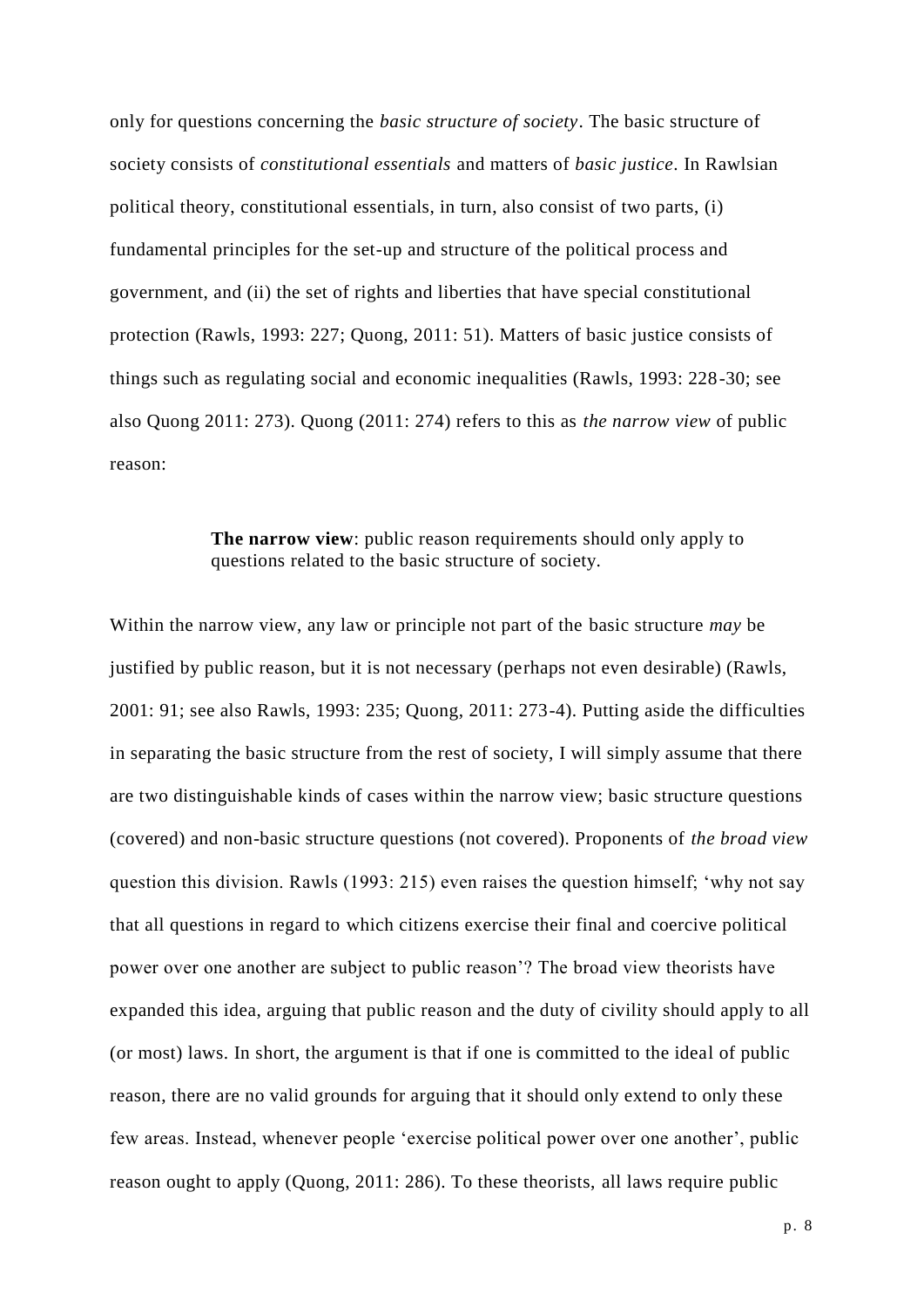reasons (Quong, 2011: 274). Thus, the broad view can be defined (from Quong 2004: 234):

> **The broad view:** 'the ideal of public reason ought to be applied, whenever possible, to all political decisions where citizens exercise coercive power over one another'.

Just as for the narrow view, there is a wide range of theorists endorsing a broad view (see for instance Larmore, 1999: 607-8; Nagel, 1991: 159; for a discussion of a republican broad view, see Laborde, 2013). I will use Quong (general) formulation when discussing the view. The main idea of Quong's argument is that the narrow view of public reason is not demanding enough. If we believe that 'respect for each citizen requires that they not be subject to the exercise of political power on grounds that they cannot reasonably accept' there are no plausible arguments for not extending the application to as many areas as possible (Quong, 2004: 235). However, I will argue, this does not rule out the possibility of some rules being *in greater need* of special justification – especially under real-world feasibility constraints where the requirements of public reason are particularly demanding. These (non-ideal) implications have so far to be discussed (Boettcher, 2012: 156).

The exact characterisation of the difference between ideal and non-ideal theory is contested. Laura Valentini (2009: 332) states that most theorists apply the notion of ideal theory loosely, it is 'any theory constructed under false, that is, idealised, assumptions, which make social reality appear significantly "simpler and better" than it actually is'. I will rely on Hamlin and Stemplowska's (2012: 60) formalisation of the ideal/non-ideal space, where the distinction between ideal and non-ideal theory is not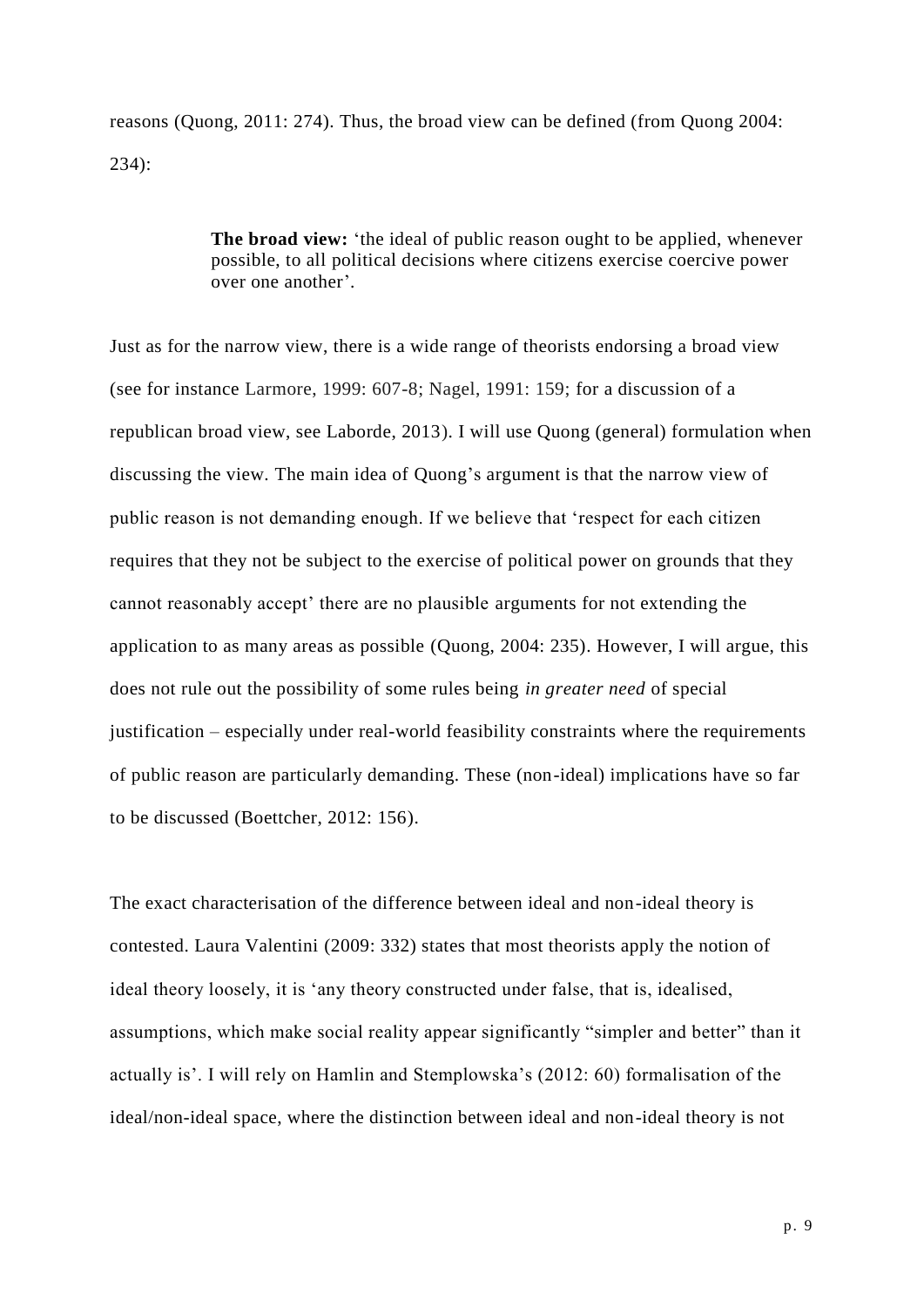dichotomous – it is a 'multidimensional continuum' (Hamlin and Stemplowska, 2012: 49-50). My conditions thereby will be more or less idealised.

It has been argued that the duty of civility only is necessary under full compliance, when everyone is committed to the idea. Rawls possibly defends this view (Rawls, 1993: 35; 1997: 765), for him, the duty of civility is a description of 'what is possible and can be, yet may never be' (Rawls, 1993: 213). Yet, it is unclear *why* the requirements belong only in a 'well-ordered constitutional democratic society'.

One possible argument is that the duty of civility is a too demanding norm for realworld deliberation. But given a commitment to the norm under non-ideal conditions, would it not be mistaken to completely abandon it in actual politics? I claim that it would be. Instead, the non-ideal version of the theory should be adapted to meet the changed circumstances it is facing in the real world. These real-world feasibility constraints should require us to theorise around the instances where a failure to meet civility standards would be *particularly* troubling, also under non-ideal conditions, and let the civility demands be greater there. On this view, it is possible to rank under which conditions public reasons are more desirable, where there should be a greater need for public justification. Hence, if it is possible to rank rules and discussions according to the weight we put on them it would seem desirable to assign the corresponding duties of civility in relation to the relative importance of the law.

Since the duty of civility is a demanding norm with few plausible enforcement mechanisms, one should want to make it only as demanding as it 'needs to be'. If it is impossible to let the duty of civility apply demandingly and equally, I argue that we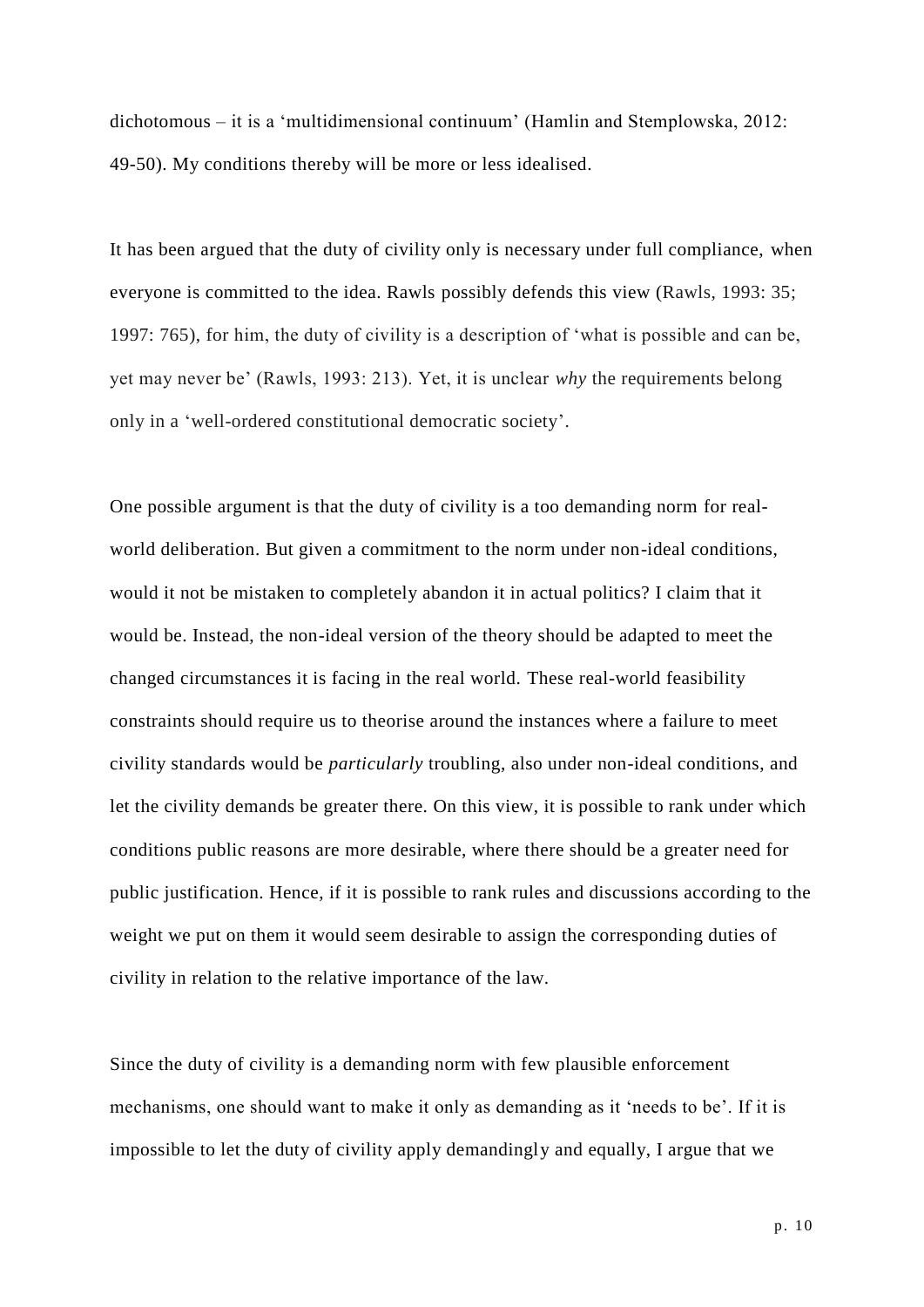should want a clear baseline in place for every law, and a more demanding set of obligations for certain kinds of (important) rules. Under non-ideal conditions I argue that a gap should open between rules in need of a more demanding justification and rules without it, and that a similar gap also opens depending on where one positions oneself in the debate over these rules.

The question is what the appropriate ranking mechanism would be for determining which laws need special justification. The remainder of this paper will be devoted to arguing in favour of one version of such a mechanism. I call it *the interference view*, and show that it should apply regardless of what one believes to be the content of public reason, and regardless if one is committed to the broad or narrow view under idealised conditions. It would most likely not, however, work to convince someone not committed to the duty of civility at all.

# **II The interference view**

There are specific problems with both traditional views of the scope of the duty of civility. The most pressing are that the narrow view is silent in cases where it should not be, and the broad view sees all laws as equally important – something that becomes troubling under real-world feasibility constraints. To show this, I will begin from the following hypothetical case:

> Imagine a city right next to a great (unowned) forest. Every night, a group of spiritual nature-lovers venture into the forest to meditate and reflect on the beauty of the place. These sessions are a fundamental part of their sense of self, indeed they are what make the lives of these people truly valuable. A recent review has determined that it might be dangerous to be in the forest, especially after dark. There are many uprooted trees and the evaluators are worried that people might fall and hurt themselves. Now, the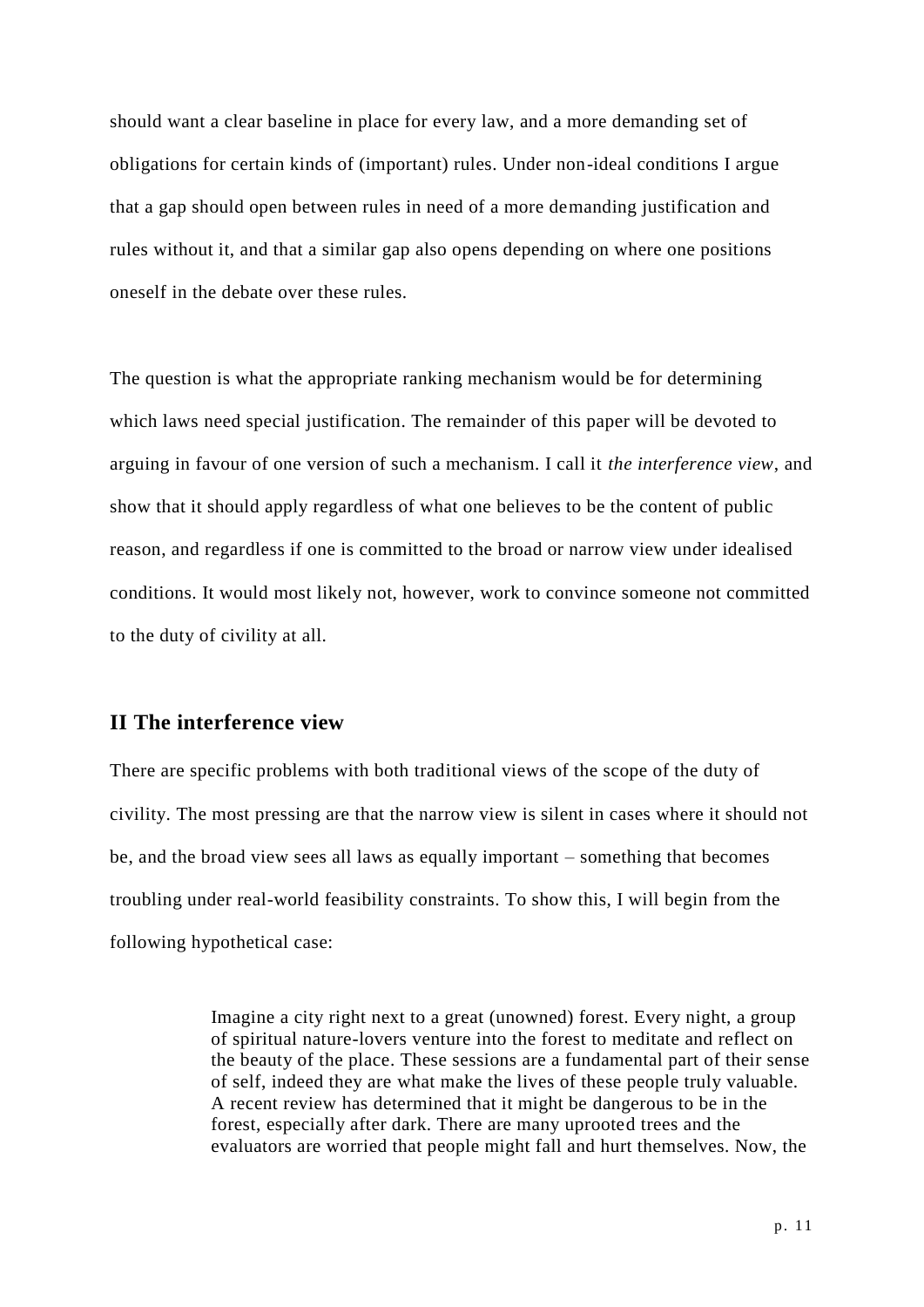city council must decide on a mitigation measure. Two different laws are proposed:

**L1:** Government spending on maintaining the forest will be increased to fill the holes after the uprooted trees.

L<sub>2</sub>: Government spending on maintaining the forest will be increased to fill the holes after the uprooted trees, and people are no longer allowed to enter the forest at night.

Now, the council must justify their choice to the public. Are there reasons for believing that we should have greater justificatory expectations on one of the two laws? Starting from the traditional views of public reason, there are no reasons for believing so. On the narrow view, both laws are likely outside the basic structure of society, and are thereby not covered by the demands of the duty of civility. This means that the council would be allowed to use non-public reasoning in justifying their decision, for instance arguments such as 'being in the forest after dark is wrong because it upsets the tree-spirits'. Since the nature-lovers clearly would disagree, state power would be used against them based on reasons that they could not reasonably be expected to endorse. The broad view faces a different problem. Both laws are coercive in the sense that the funds necessary for avoiding the dangers are drawn from tax revenues that ultimately rely on the coercive power of the state. On Quong's view, we should thereby try to find public reasons when discussing *both*. The demands are equally great, regardless if the council would opt for  $L_1$  or  $L_2$ . Hence, under the standard frameworks of the scope of public reason there is no way of separating the two laws. For Rawls, neither of the laws would have to be justified with public reasons, and for Quong both would have the same demands. Yet, intuitively it seems as if  $L_2$  is more troubling and in need of a greater justification. Why could this be?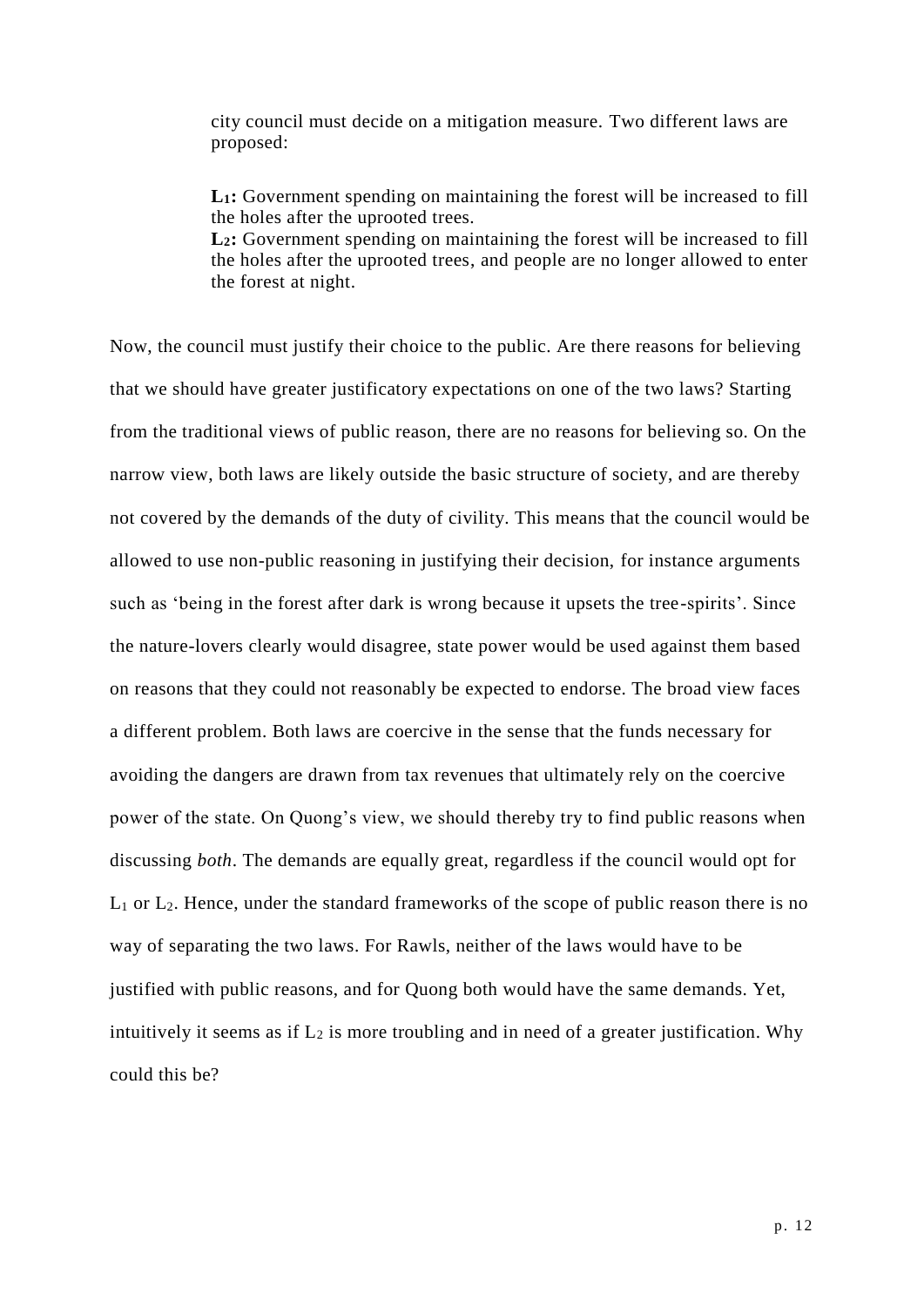One variable separating the laws is that  $L_2$  is creating additional *interference* whilst  $L_1$ does not. This, I will argue, is a plausible trigger condition for heightened civility requirements. Such a formulation might start from the following general claim:

> **Draft interference view:** the duty of civility is greater for (a set of) laws that are interfering with people (in some relevant sense).

The draft interference view in this shape is incomplete, with several crucial components missing. The first issue is how 'interfering with people' should be defined. In determining this, I will rely heavily on Isaiah Berlin's (1997; 2006; 2008) conception of negative freedom. Based on Berlin's conception, a possible preliminary definition could  $he<sup>+</sup>$ 

> **Interference**: an event or fact that causes or entails a reduction of options available to a person i (compared to the situation without interference).

Interference thus defined would have a very broad extension. It would include someone being caught in a blizzard, not understanding Latin, or losing all money in a poor investment. This seems implausible as a political definition. Thus, following Isaiah Berlin, I will focus only on human-made acts restricting peoples' choices. Noninterference, in this sense, is equated to Berlin's version of negative freedom – it is the absence of being coerced or forced to perform or not perform an act Φ. As he summarises it: 'I am normally said to be free to the degree to which no man or body of men interferes with my activity' (Berlin, 2006: 393).

But on Berlin's view, interference could also be more abstract than someone being physically prevented from Φ**-**ing. A restriction of the options that the agent has no desire to pursue would also count as interfering. Instead of focusing on the realisation of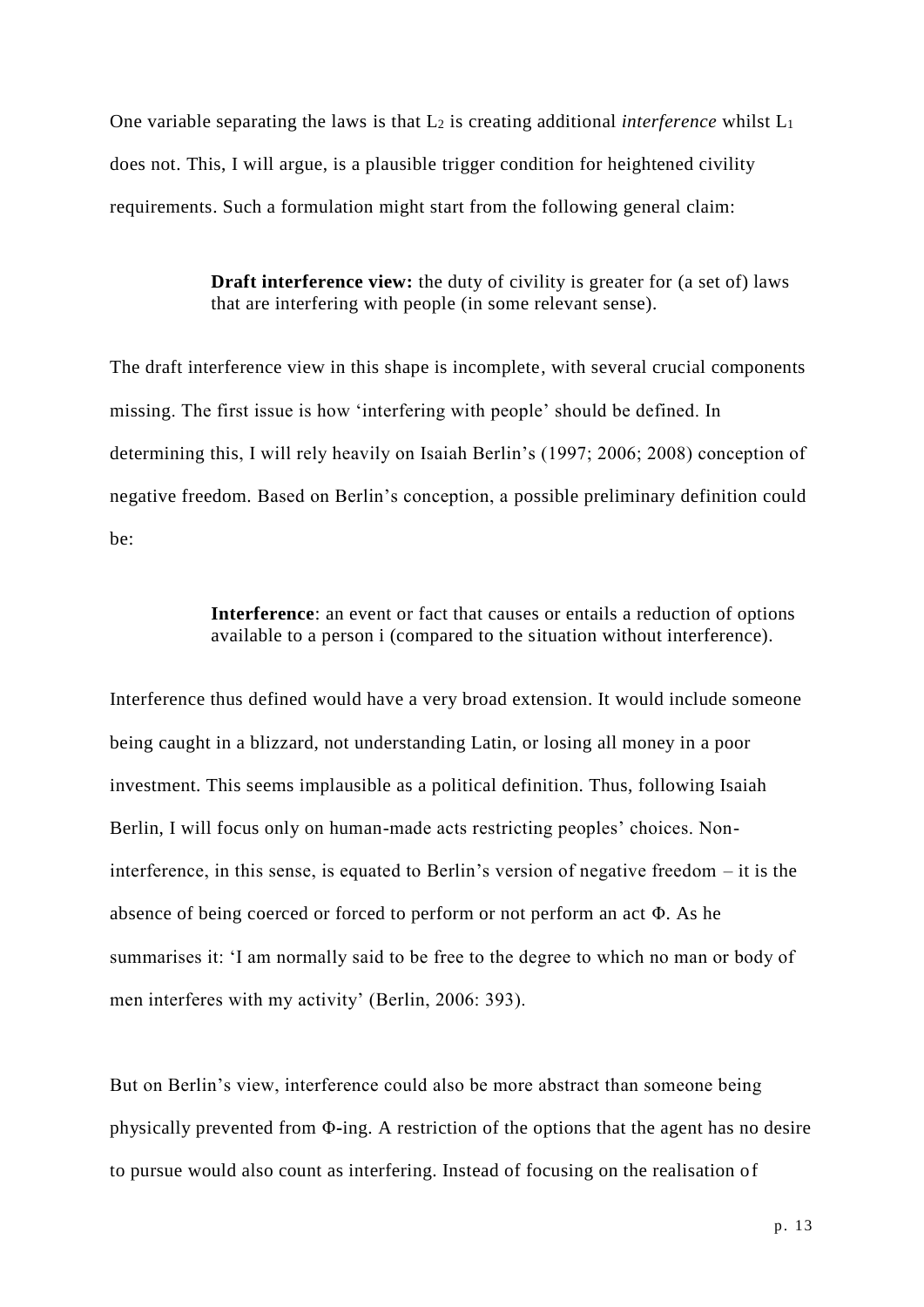certain desires, I will view non-interference as being about the 'actual doors that are open', not being interfered with is having 'a range of objectively open possibilities, whether these are desired or not' (Berlin, 1997: 112-3). On this view,  $L_2$  would create more instances of interference than  $L_1$  since no one would be allowed to enter the forest – regardless if they wanted to or not (it could be argued that L1, too, creates *some*  interference under this definition in the sense that the funds allocated to the forest project no longer can be used for some other purpose, reducing the number of options for the person(s) that contributed the funds (the relevance of different kinds of interference will be addressed under III). Where there previously was X doors open, there are now X-1

The debate on the value of non-interference is still on-going, and I am in no position to give the issue the weight it deserves (for a discussion, see for instance Pettit, 2011). I will, however, provide an intuitive argument for a presumption of non-interference, originally outlined by Stanley Benn (1988; also discussed in Gaus, 2011: 341-2). Benn begins from a simple thought experiment. He asks the reader to imagine Alan, sitting on a public beach splitting pebbles with his hands. Betty passes by and demands a justification for what he is doing. A justification, Benn argues, 'presume at least prima facie fault', it is a charge that must be countered. But 'what can be wrong with splitting pebbles on a public beach?' Benn (1988: 87) then asks us to further suppose that Betty is preventing Alan from splitting pebbles by:

'(…) handcuffing him or removing all the pebbles within reach. Alan could now quite properly demand a justification from Betty, and a tu quoque reply from her that he, on his side, had not offered her a justification for his splitting pebbles, would not meet the case, for Alan's pebble splitting had done nothing to interfere with Betty's actions. The burden of justification falls on the interferer, not on the person interfered with. So while Alan might properly resent Betty's interference, Betty has no ground of complaint against Alan.'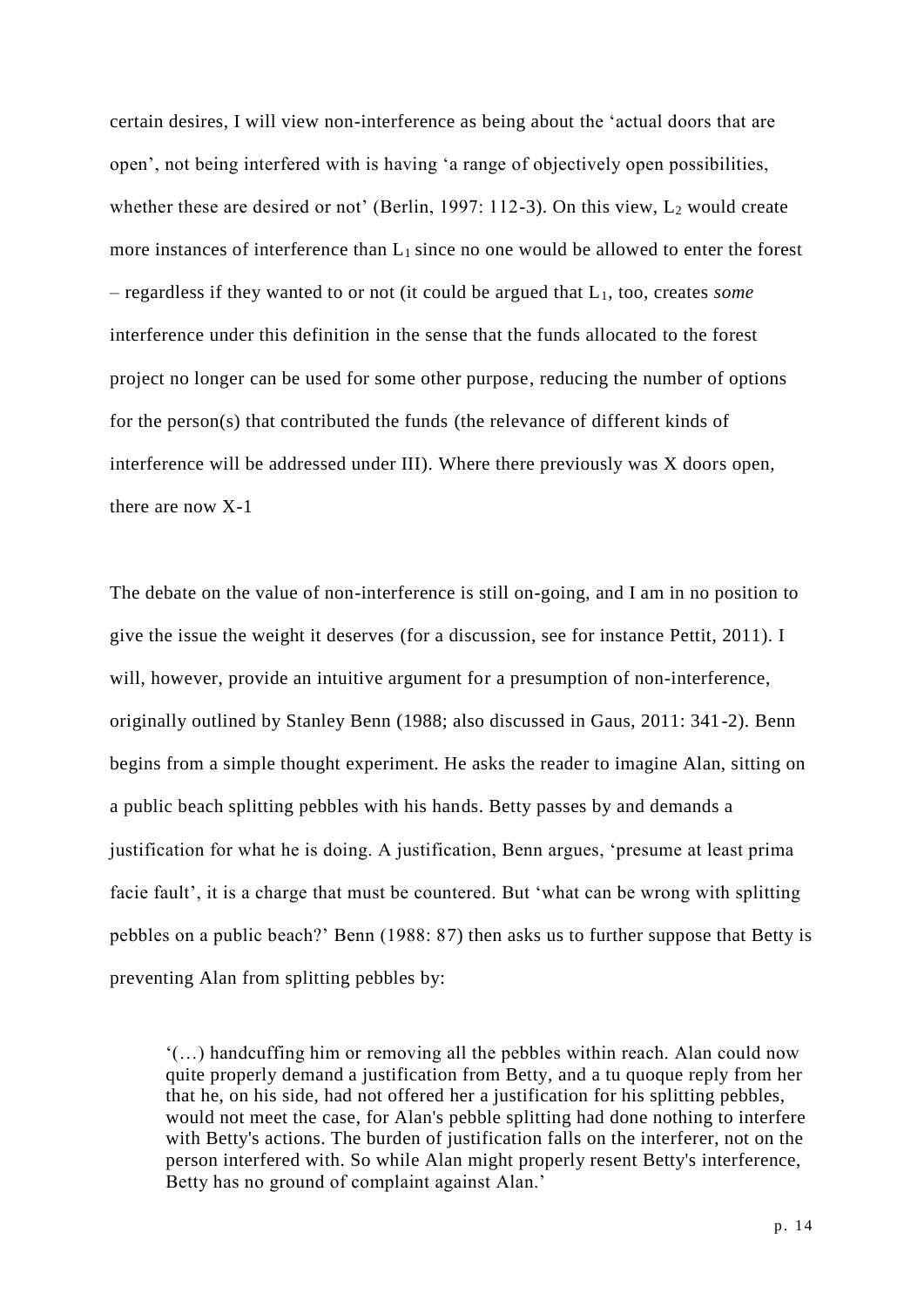Translated to the public reason context, it seems plausible that when Alan is being interfered with in this way, he should have a right to a proper public justification. Benn's example serves as a foundation for formulating an alternative to the broad and narrow views of public reason: an *interference view*.

It might be argued that the presumption in favour of non-interference should imply that any instance of interference is unjustified, regardless of whether there are public reasons for it or not. This Lockean (1960: 287) reading of the presumption in favour of liberty would maintain that only a limited government could be justified (see also, for instance, Narveson, 1988; Nozick, 1974: 160). Working within the public reason context, I will not address this challenge. Instead, I will take quite literally Mill's (1991: 472) claim that 'the burden of proof is supposed to be with those who are against liberty; who contend for any restriction or prohibition'. A generous understanding of this would not only accept that the *burden of proof* is with the interferer, but also hold that it is (in principle) possible to prove that an interference is justified, also for other reasons than those provided by Mill. Thus, an interference view need not imply that there are no possible justifications for interference, only that interferences need to be properly justified. Specifically, to a public reason theorist, *public reasons* would be a correct and acceptable standard of justification. Addressing head-on the libertarian challenge is well beyond the scope of this essay. Someone rejecting the relevance of public reason for justifying political power will most likely not be convinced by this 'moderate' presumption in favour of non-interference. Yet, the paper addresses public reason theorists with liberal non-interference intuitions rather than non-interference theorists with an interest in public reason.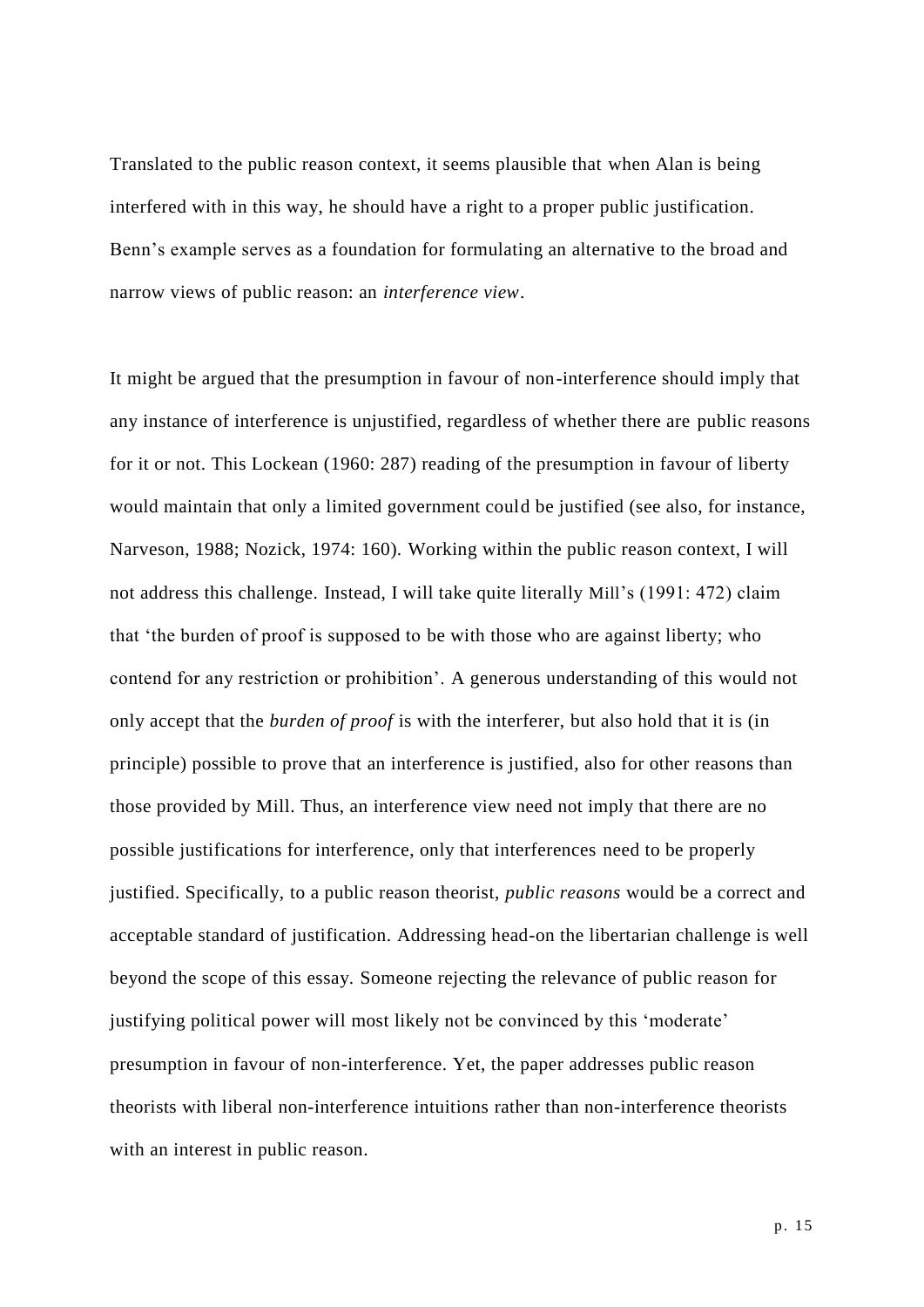Returning to Alan and Betty, suppose that they are committed to the ideal of public reason. Suppose further that Betty gives Alan a non-public reason for interfering with him, when stopping him from splitting pebbles. Maybe she argues that it is against her religion to split pebbles, or that from a utilitarian point of view Alan could spend his time much better. If we believe that using public reason is a good way of conducting civil discourse, then why should it not apply to cases where people are trying to impose their will on others? This points in the direction of it being plausible to retain at least *some* duty of civility for all interfering laws. Were Alan and Betty broad view theorists, Alan might be able to convince Betty that her justification is unacceptable. But this example illustrates one of the main difficulties for the narrow view. Just as with the forest example, it might be argued that Rawlsian public reason does not have any justificatory demands on Betty since the treatment of pebbles is not a part of the basic structure of society. On the other hand, it could be objected that within the broader Rawlsian framework, Alan would have a right that protects his activity – what is protected is his life-choice to split pebbles, not the splitting per se. Being allowed to split pebbles is part of Alan's basic rights – in line with Rawls's (1999a: 220) claim that 'each person is to have an equal right to the most extensive system of equal basic liberty compatible with a similar system for all'. The issue thereby *would* be a part of the basic structure of society, presumably triggering civility requirements. However, determining the exact content of this system of rights in the real world will be part of a political process of deliberation. Rawls (1981: 71-2) even points out that basic rights are not absolute, they can be 'restricted in their content' (if a wide application would create a greater reduction of the total set of liberties). But in determining this, citizens will inevitably fall on different sides of the issue. Some will claim that the right in question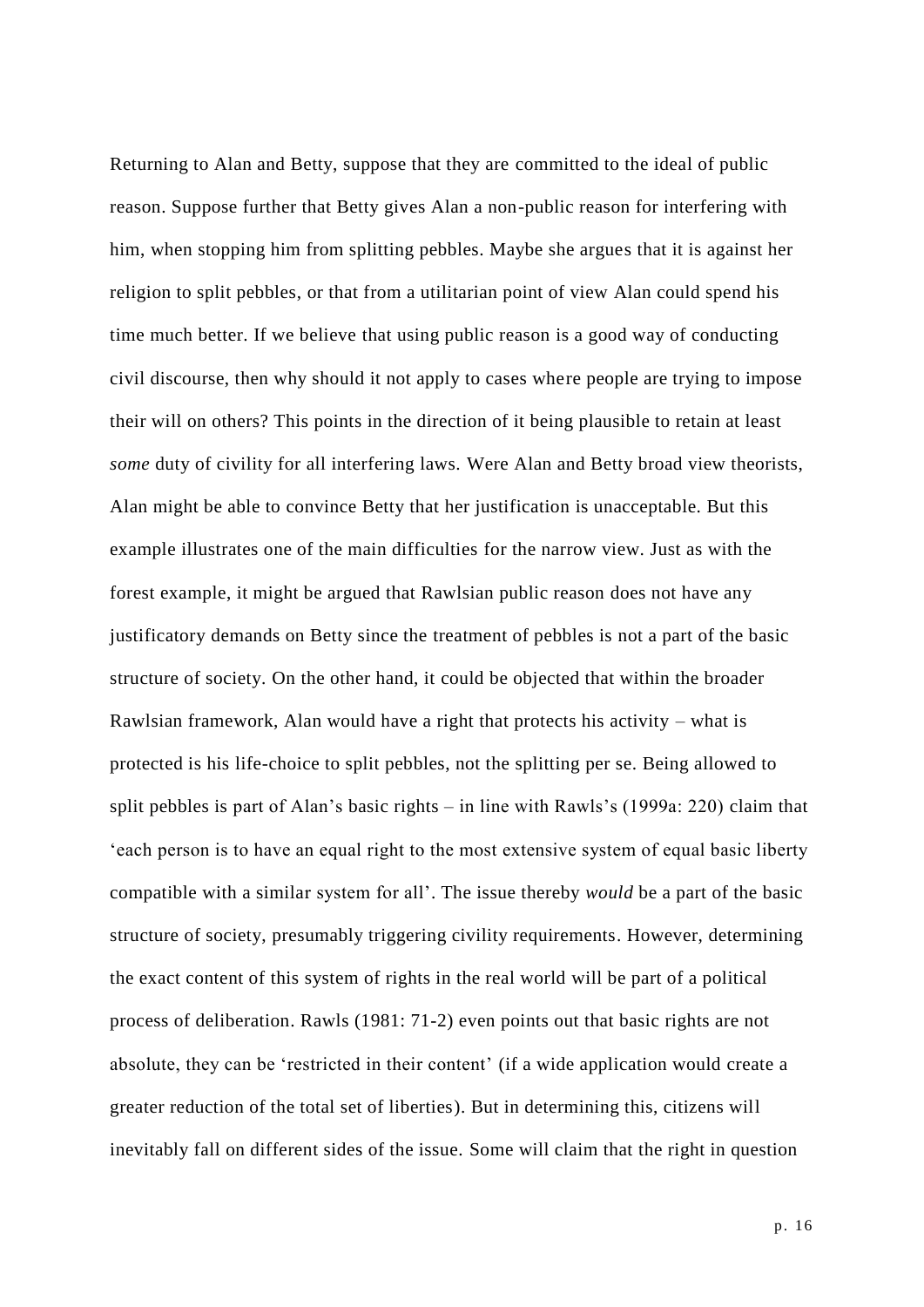should have a limited application while others will argue the opposite. It is also fair to assume that hypothetical citizens might be committed to the use of public reason but not to Rawls's *justice as fairness* and Rawls's theory of rights. Since Alan does not have a special protection from interference also *within* the Rawlsian public reason framework, there is a risk of allowing for extensive infringements. These problems, discussed next, are also shared with the broad view.

Within both traditional views of public reason, the duty of civility always applies symmetrically. Alan and Betty share the same civility demands. The same is true for virtually any account of public reason (Gaus's, 2009: 34-35, and Vallier's, 2014 views are important exceptions). Broad view theorists such as Quong would see it as troubling that Betty was trying to impose a law without appealing to public reasons. But he would consider it equally problematic if Alan was unable to provide public reasons for his pebble splitting, for opposing the law. For liberals, this should have worrying implications. Suppose that Betty *could* provide public reasons for stopping the pebblesplitting (admittingly, it might be difficult. But imagine a rather silly and extensive understanding of public reason that encompass things such as 'the sharp edges of the split pebbles hurt people and stops them from accessing the beach', 'everyone should have equal access to a smooth pebble beach' or 'the noise created by the splitting is disturbing peace and security'). Alan, on the other hand, is unable to provide public reasons for his pebble splitting. His only justification is that he enjoys splitting pebbles, to him, this is a central part of a valuable life  $-$  it is part of his comprehensive conception of the good. He would thereby be unable to defend his activity from unwanted interference. Since on Quong's broad view, both the person interfered with and the interferer have the same demands of civility, this would not be a problem for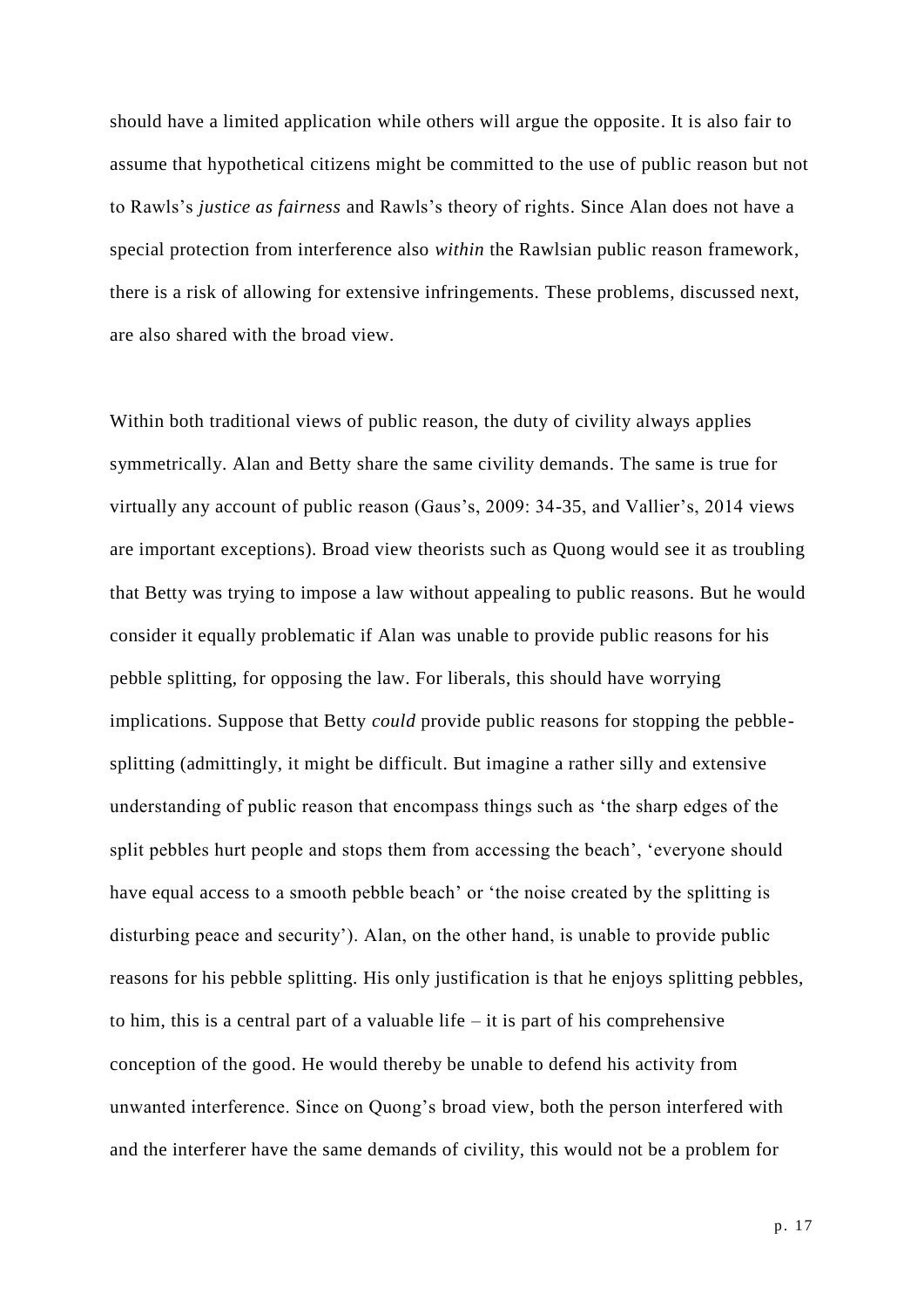him – it would simply be the case that Betty freely could interfere with Alan. A narrow view theorist arguing that Alan's behaviour *is* part of the basic structure of society would face the same difficulties. If this implication is unwanted, we have reasons for formulating a preliminary interference view:

> **The comprehensive interference view:** public reason requirements are greater for rules that are restricting people's options.

The interference view in this form is devoid of content. It only entails that there are two kinds of duties of civility, 'greater' and 'not-greater', but there are no judgements on what the different duties would consist of or how they should differ. As previously discussed, I do not commit to any particular understanding of the content of public reason. It is therefore not possible to precisely formulate an exact content-difference between the two levels. But it is possible to at least clarify a few things regarding the difference between the greater and lesser duties of civility. First off, it would be a mistake to see the lesser duty of civility as no duty at all. With an a priori commitment to public reason in place, it seems desirable – following Quong – to let the lesser duty include at least *some* requirement of civility. The lesser duty will thereby be called the *baseline duty of* civility. Since the definition lacks any substantive content it is impossible to say what it would consist of. I will work from the assumption that a baseline duty would be something that most citizens would be able to follow, regardless of their training, cognitive capacity, or metaphysical commitments.

> **The baseline duty of civility:** a set of duties that most (non-idealised) citizens could reasonably be expected to meet.

An example baseline duty of civility can be constructed from Rawls's version of the content of public reason. It might include a willingness to listen to and take seriously the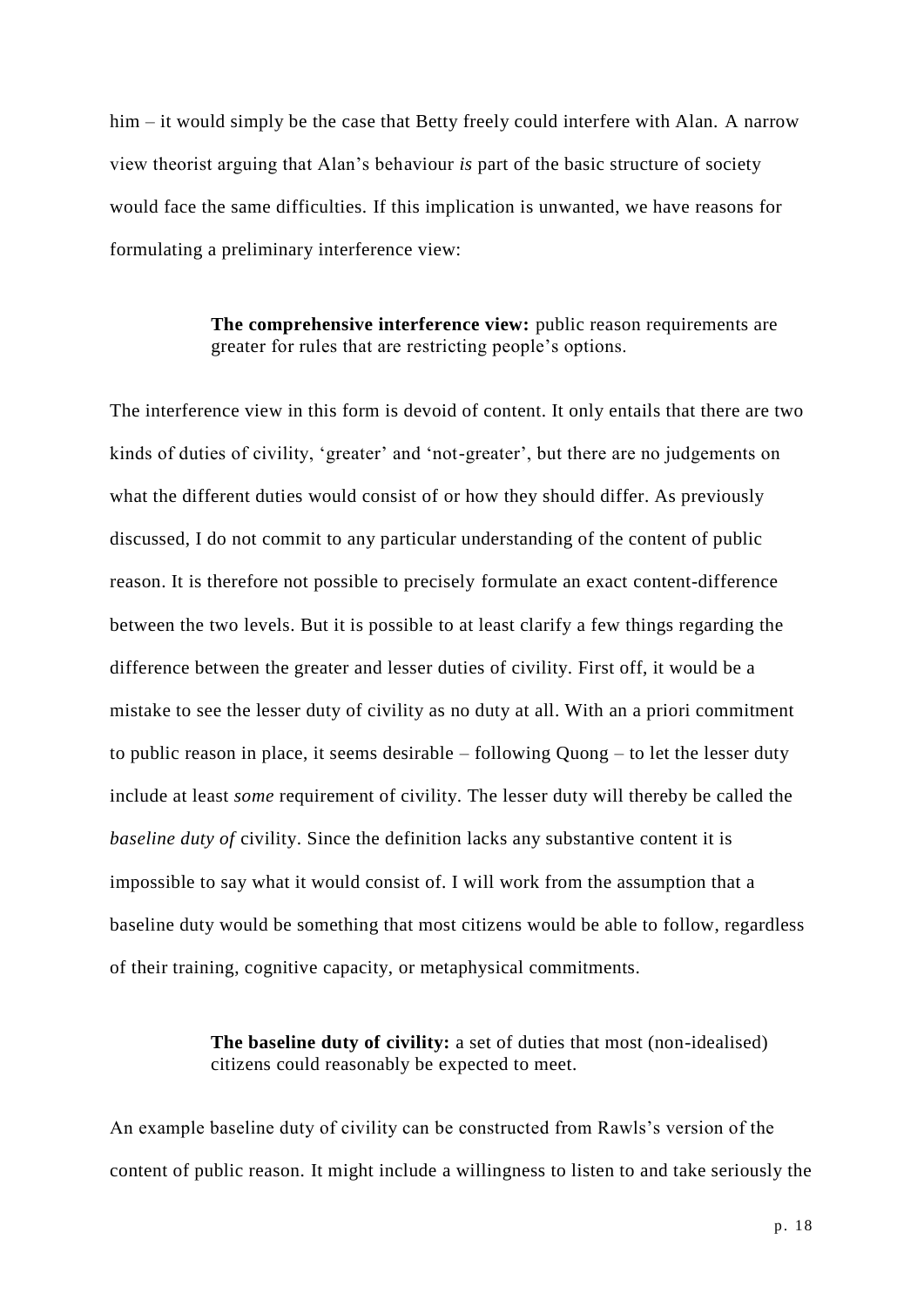reasons provided by one's opponent and refraining from general uncivil (in the ordinary sense of the word) behaviour (Rawls 1993: 217). The requirements of the greater duty, on the other hand, exceeds those of the baseline duty. Without the content specified, it is only possible to define it in relation to the baseline duty; the duties are heightened:

> **The heightened duty of civility:** a more demanding set of civility requirements than the baseline duty of civility.

The argument for differentiating between a baseline and heightened duty of civility is negative, it is about determining where it would be particularly troubling to not have a strong public justification. Traditional views of the duty of civility identify different areas where public reason should or should not apply, leaving aside what the laws might lead to. In assigning the same justificatory demands to a person interfering and a person being interfered with, the traditional ways of conceptualising public reason might miss something fundamentally important. The interference view moves away from this idea, following traditional liberal accounts of non-interference and a fundamental presumption in favour of freedom (for instance, Mill's harm principle; Kant, 1996: 449). Even though the comprehensive interference view recognises that there are legitimate grounds for interference – just as other views of public reason do – it still serves as a way of bringing public reason closer to Millian liberalism. It acknowledges, with Mill, that we have reason for being wary of interference as such (Rawls, 1981: 5-6, in a clarificatory remark disagrees, he does not give liberty 'as such' special priority – in his theory of justice there is a presumption in favour only of a specific list of *basic liberties*, discussed under III).

The implications of a serious commitment to a non-interference view are profound for a public reason theory. The duties of civility would differ depending on where one is

p. 19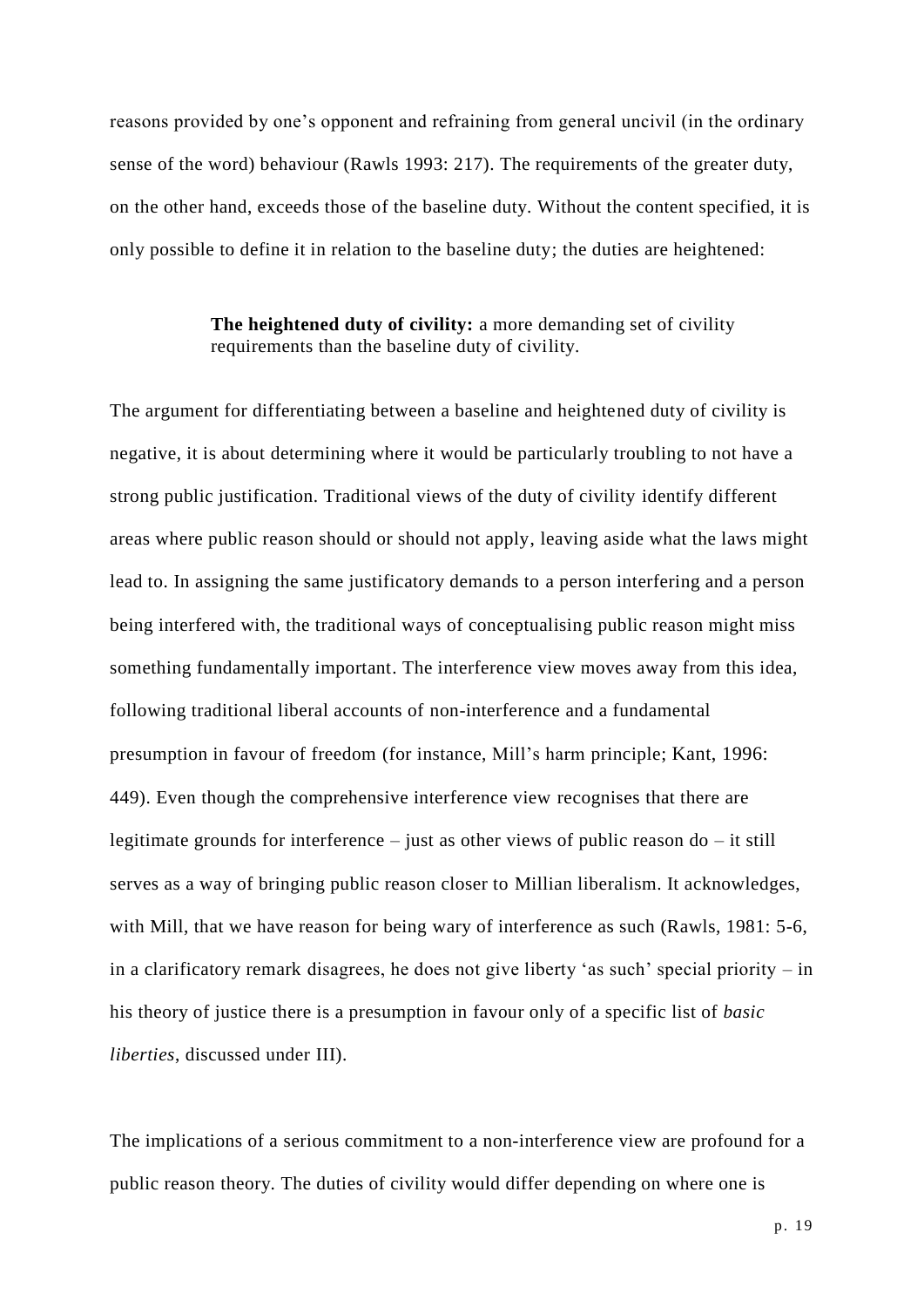positioned in a single debate. To illustrate this, imagine a rule that restricts people's options. At a given time the rule might be either *in place* or *not in place*. Depending on whether it is in place or not, there are two possible bills in relation to the rule:

> **LI:** If the rule is in place, it is possible to propose a bill that *lifts* it. **IM:** If the rule is not in place, it is possible to propose a bill that *implements*  it.

To simplify, suppose that citizens might either be against or in favour of LI and IM. Someone in favour of LI would also be against IM, and vice versa (this is a reasonable assumption, yet perhaps not entirely correct – there might be people who are committed to the status quo regardless of what it is). The comprehensive interference view states that the duty of civility should be greater for laws that restrict peoples' options. But as is apparent, only one outcome of LI and IM respectively would restrict peoples' options. If LI was passed, peoples' options would increase. If not, they would still be restricted. The opposite is true for IM. As discussed, the different kinds of laws, and the differences between rejecting and supporting a law do not matter for traditional views of public reason liberalism; citizens ought not 'support (or reject) any coercive law for which she enjoys only a religious justification' (Eberle, 2002: 14). The comprehensive interference view rejects this claim. Instead of having the same duties, they would be assigned thus:

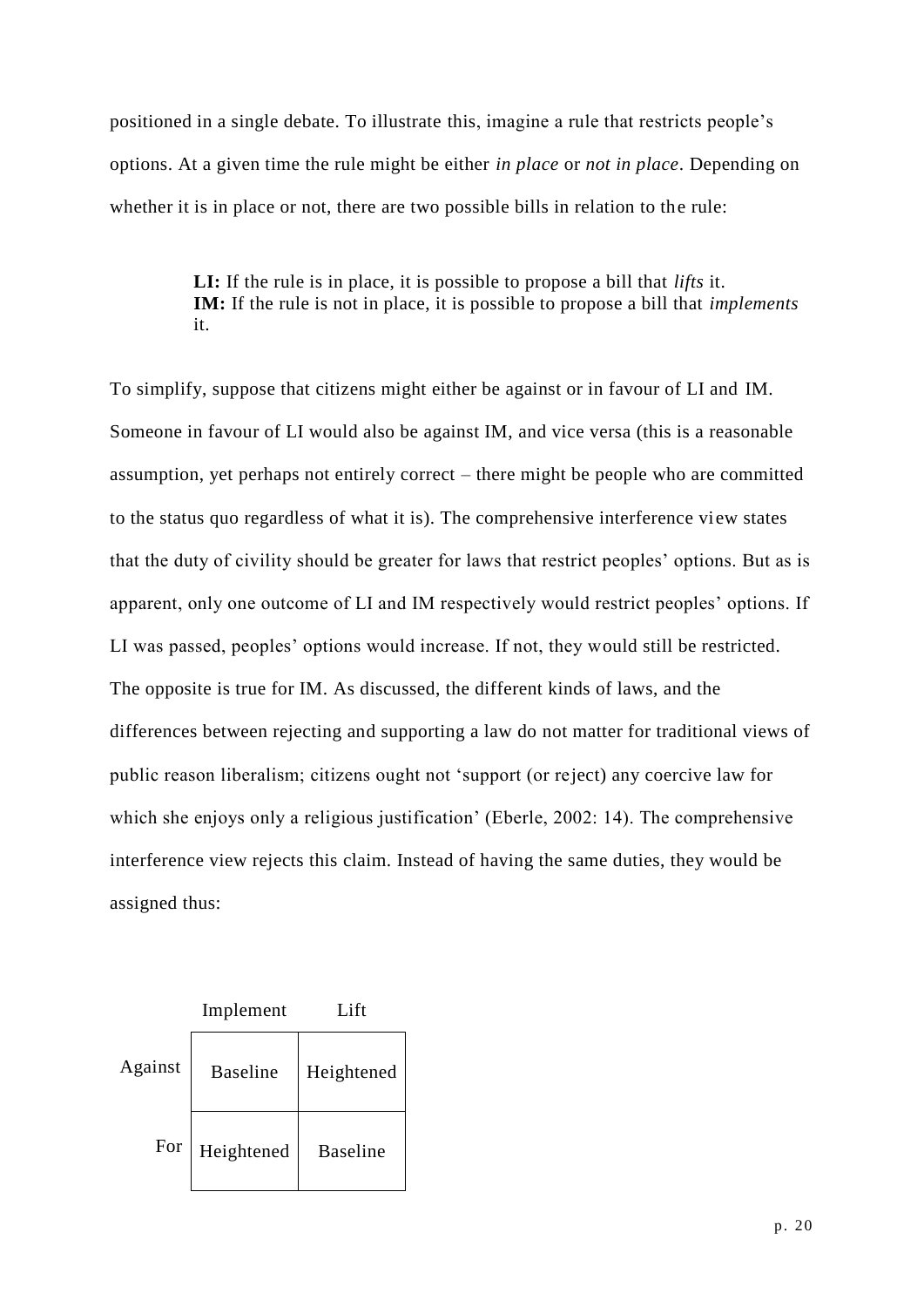Now, let us return to Betty and Alan. Betty has realised that it is more effective to work through the legal system to stop Alan from splitting pebbles. Imagine two different scenarios:

**IM\*** It is currently legal to split pebbles. Betty advocates a bill that makes the practice illegal. Alan argues against the bill. **LI\*** It is currently illegal to split pebbles. Alan advocates a bill making the restriction void. Betty argues against the bill.

The thought experiment could thereby be incorporated into the general framework:



Alan and Betty would not be under the same duty of civility. Since Betty is instigating interference (IM\*), or advocating its prolonging (not-LI\*), she would have greater duties of civility than Alan. Alan would only be required to meet the baseline duty of civility in the two different debates. Betty, on the other hand would be expected to meet a more extensive civility standard. It could be argued that Gaus (2009, 29-31; see also Gaus and Vallier, 2009) develops and defends a version of the view. Gaus endorses the idea of an asymmetric duty of civility for legislators. They are permitted to advocate and vote *against* any policy for only religious reasons, whilst public reasons are required for implementing (any) law. Yet Gaus's public reason is not Rawlsian, his convergence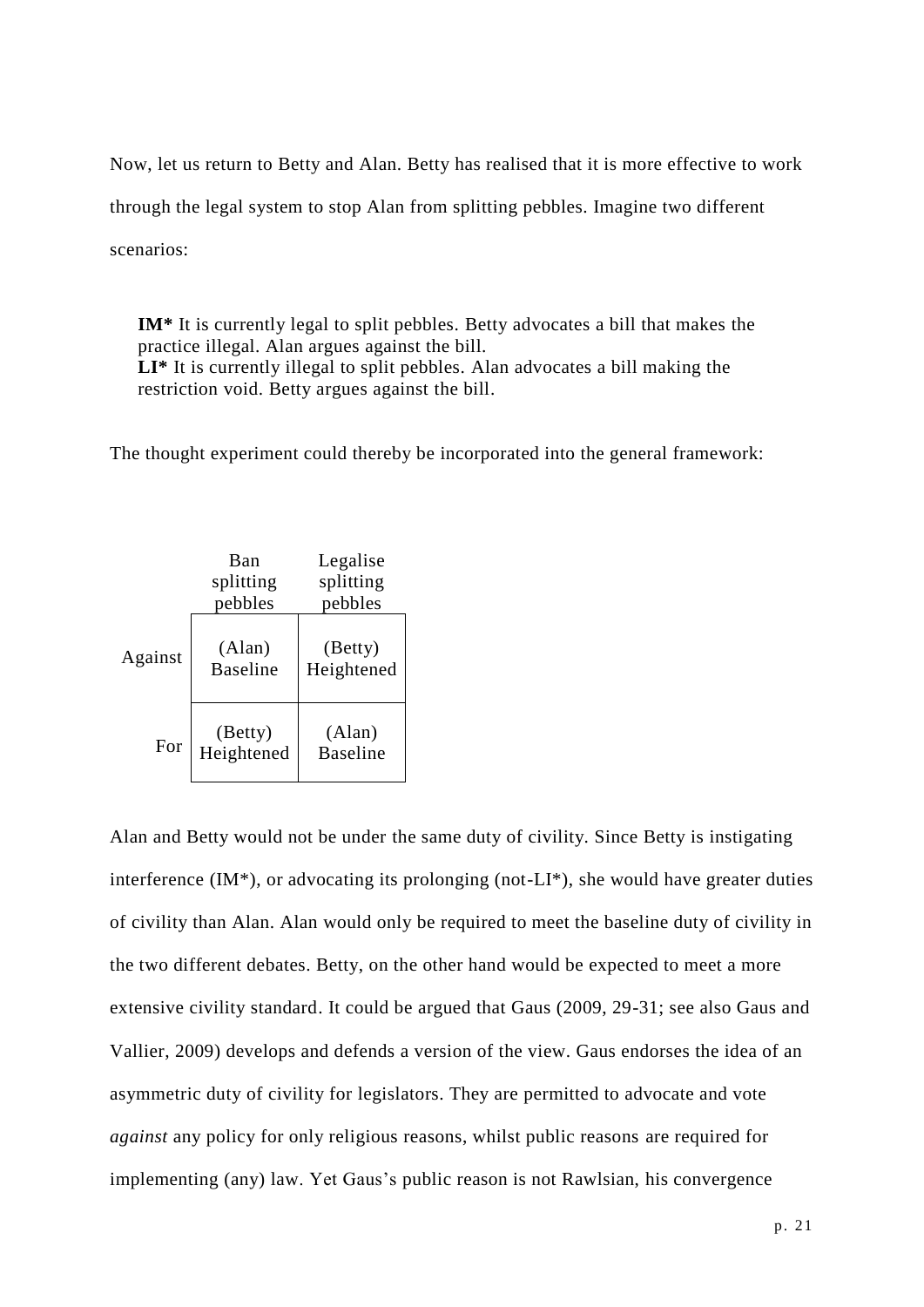view of the concept entails that legislators would also be permitted to use religious reasoning *in favour* of all policies if they sincerely believe that there also are other reasons that citizens might reasonably accept. Citizens, on the other hand, are never covered by the duty of civility. They are allowed to advocate any policy – even coercive or interfering ones – with religious reasons, including explicitly religious policies for religious reasons. They are permitted to use religious reasons even when they believe that the law is not publicly justified (Gaus, 2009: 25-9). Thus, for Gaus, there would be no special obligation for Betty to justify her interference with public reasons. Gaus (2011: 341-2) also follows Stanley Benn in establishing that the burden of justification is with the interferer, using the presumption of non-interference as a way of grounding a set of individual rights. But due to Gaus's rejection of the duty of civility, it does not serve as a way of differentiating the duties for individual citizens positioned on different sides of a debate. Instead, he holds that Alan would have no duty at all to justify what kind of policy he would prefer. While this is trivially true, it is an unlikely position in actual politics. Alan might not have a *duty* to justify why he would not want to continue splitting pebbles, but it might be prudent to do so if he would want to stop a law from being enforced. This would force him out to the public space, where he would *need* to justify his preferred policy. Despite this, as should be evident, the asymmetric property of the interference view owes a significant debt to Gaus's work on public reason.

# **III Refining the interference view**

The comprehensive interference view serves as a preliminary basis for dividing laws as more or less in need of a thorough justification. But it would be wrong to assume that any instance of interference would be equally troubling. Charles Taylor has extensively developed the idea that some kinds of interference have nothing to do with freedom, and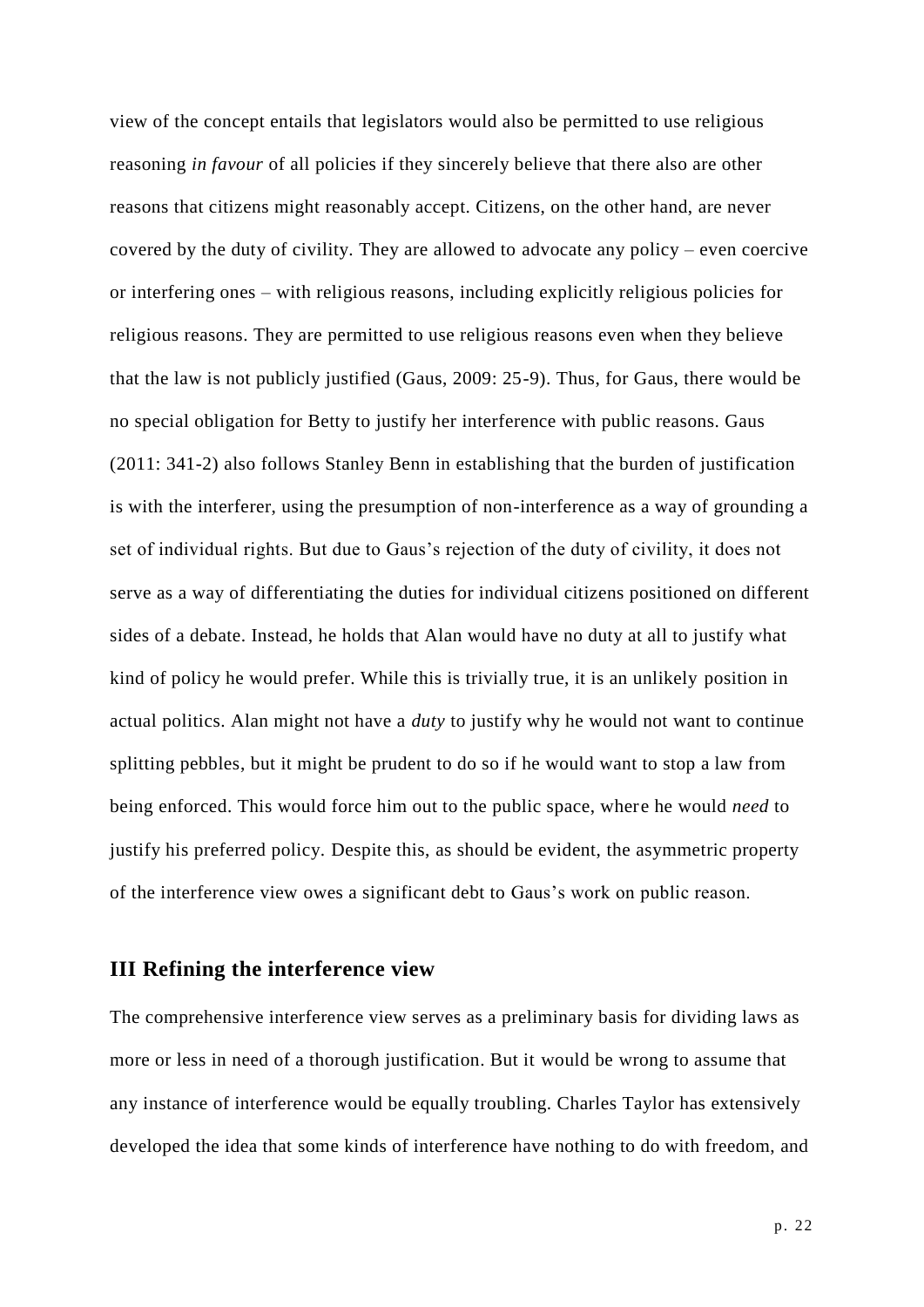are thereby not something we should try to avoid. His most notable example is installing an extra traffic light on a street. This would increase the number of interferences on that street since cars would be stopped more often. But according to Taylor, this should not be understood as a restriction of people's freedom, as a trade-off between liberty and some other value: 'it is not just a matter of our having made a trade-off, and considered that a small loss of liberty was worth fewer traffic accidents, or less danger for the children … we are reluctant to speak here of a loss of liberty at all' (Taylor, 2006: 155).

While I will avoid the question of whether a traffic light is a restriction of freedom or not, Taylor's example effectively demonstrates that all instances of interference are not of equal concern (regardless of their relation to freedom). There are several other such cases (for an overview, see for instance Carter, Kramer, and Steiner, 2007) where it is questionable if non-interference should be as valuable as in other cases. It thereby seems desirable to find a way of separating these 'trivial' instances of interference from 'nontrivial' instances to determine where it would be particularly troubling to implement interfering laws without public reasons. Since public reason is a demanding norm for political reasoning, it is important to limit the demands only to these non-trivial cases, to make complying with the norm only as difficult as it needs to be. To do so, one would have to identify an area as uncontroversially 'non-trivial', a distinctively important area, encompassing only issues of special importance.

Within liberal theory, there are standard maxims for defining classes of choices that are distinctively important. One such area concerns central choices in the personal sphere, henceforth referred to as paradigmatically fundamental choices (PFCs):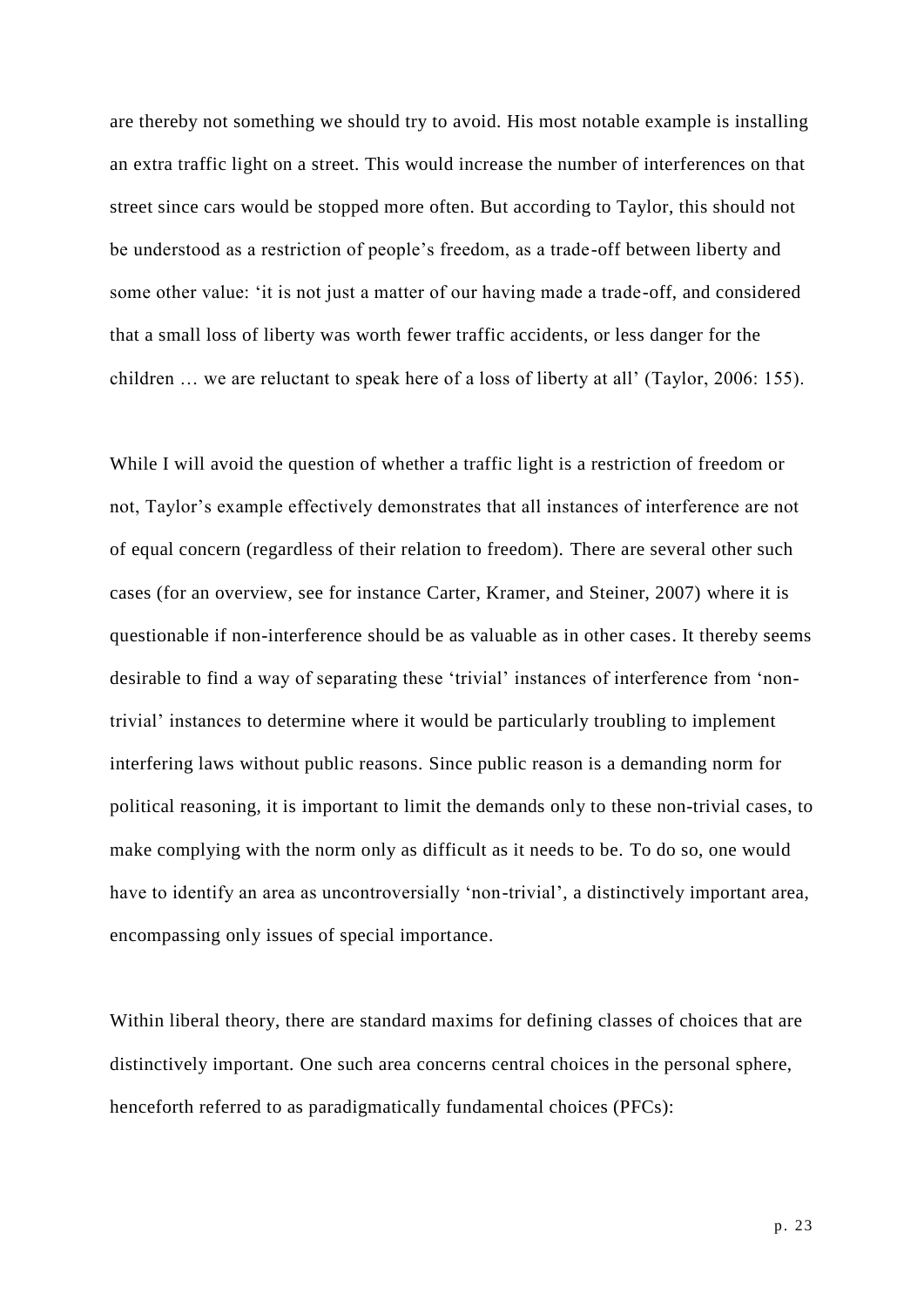**PFC:** a choice over something with great significance for a person's conception of the good, broadly defined (including sense of self, culture, and religious or metaphysical worldview).

The PFCs are related to a traditional concern for liberal theories, preserving freedom of the person, conscience, and belief (Habermas, 1995: 127). The definition is deliberately vague to allow it to fit with most liberal theories' conceptions of the personal sphere. But from a liberal point of view, it seems plausible that an interference in this area would be more worrying than the interferences created by, say, traffic lights. Working from this, the comprehensive interference view can be narrowed down:

# **The limited interference view:** public reason requirements are greater when implementing laws that objectively interfere with PFCs.

Now, going back to the initial example we have grounds for assigning greater justificatory expectations on the law making it illegal to be in the forest after dark. Recall that the nature-loving meditators see it as a fundamental part of their identity to be in the forest at night. Spending their nights in the forest is what gives their lives value. Passing  $L_2$  removes this PFC from their set of options. The same is not true for L1. If the city council would decide only to spend money on making the forest safer, no PFCs are restricted, even if public funds are drawn for the project. Naturally, it might be that there are plausible public reasons in favour of  $L_1$  if the dangers are great enough (analogous to how there might be public reasons for banning recreational drug use, see for instance De Marneffe, 1990: 259-60). But to a liberal, it should be more disconcerting to interfere in this way in the personal sphere than to not do so, ceteris paribus. The limited liberal interference view ensures that instances of such interference are at least justified with reasons that the person interfered with could be reasonably expected to endorse.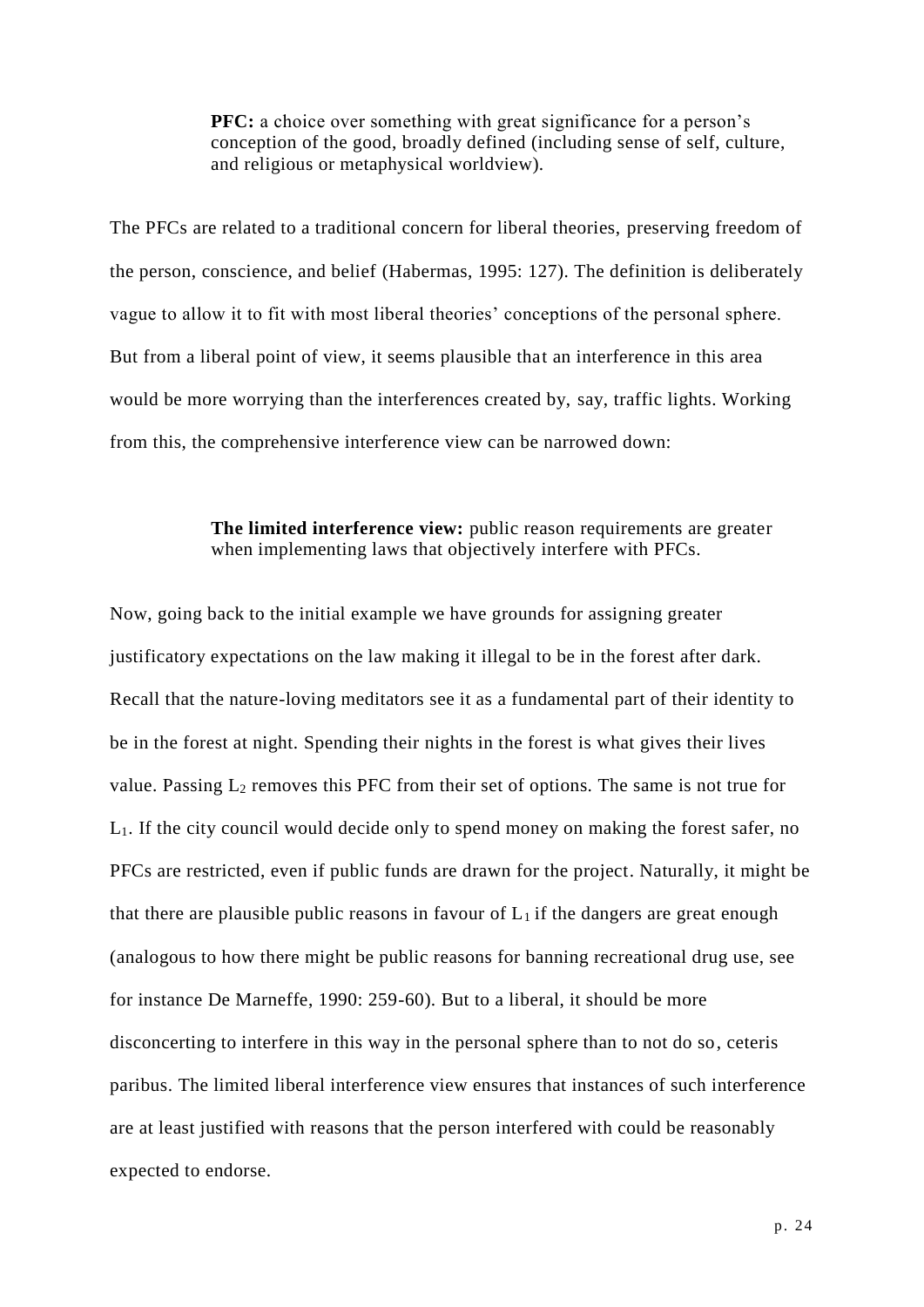It might be objected that the limited interference view does not cover some cases that also should warrant special protection. Suppose that a law is being advocated that would significantly limit a person's 'public' expressions, without directly affecting her PFCs. Working from the presumption in favour of liberty, it seems plausible that this case, too, should need a more demanding justification. Henceforth, I will call these kinds of freedoms second-order liberties. Traditionally, they are about a person i being able to freely develop and express her views, form and join associations, hold meetings, and so on. The justification for the need for special protection of second-order liberties vary substantially in liberal theory. There are perfectionist justifications, the freedoms might be necessary to develop the skills necessary for arriving at a conception of the good, for being able to make well-reasoned PFCs. They might be essential for things such as character development and moral-political education (see for instance Humboldt, 1903 vol. 1; also in Mill, 1963, vol. 18: 267). It is also possible to see them, with Mill (2010: ch. 2), as necessary for tracking the truth or ensuring that truths do not become dogmas (for other justifications, see for instance Waldron, 2002). A more extensive interference view can be agnostic to the justifications for these liberties, but relying solely on perfectionist assumptions would be troubling in a broader political liberalism context. The claims might, however, be supplemented with explicitly 'political' justifications such as Rawls's view that they are necessary for protecting first-order liberties (1999a: 220; 1981: 13; see also Habermas, 1995: 127) or Larmore's theory of rights (1996; 1999). Regardless of their basis, these liberties are often an integral part of liberal theories, political or perfectionist. Call these paradigmatically fundamental second-order liberties (PFLs). The area made up of PFCs and PFLs, I will henceforth refer to as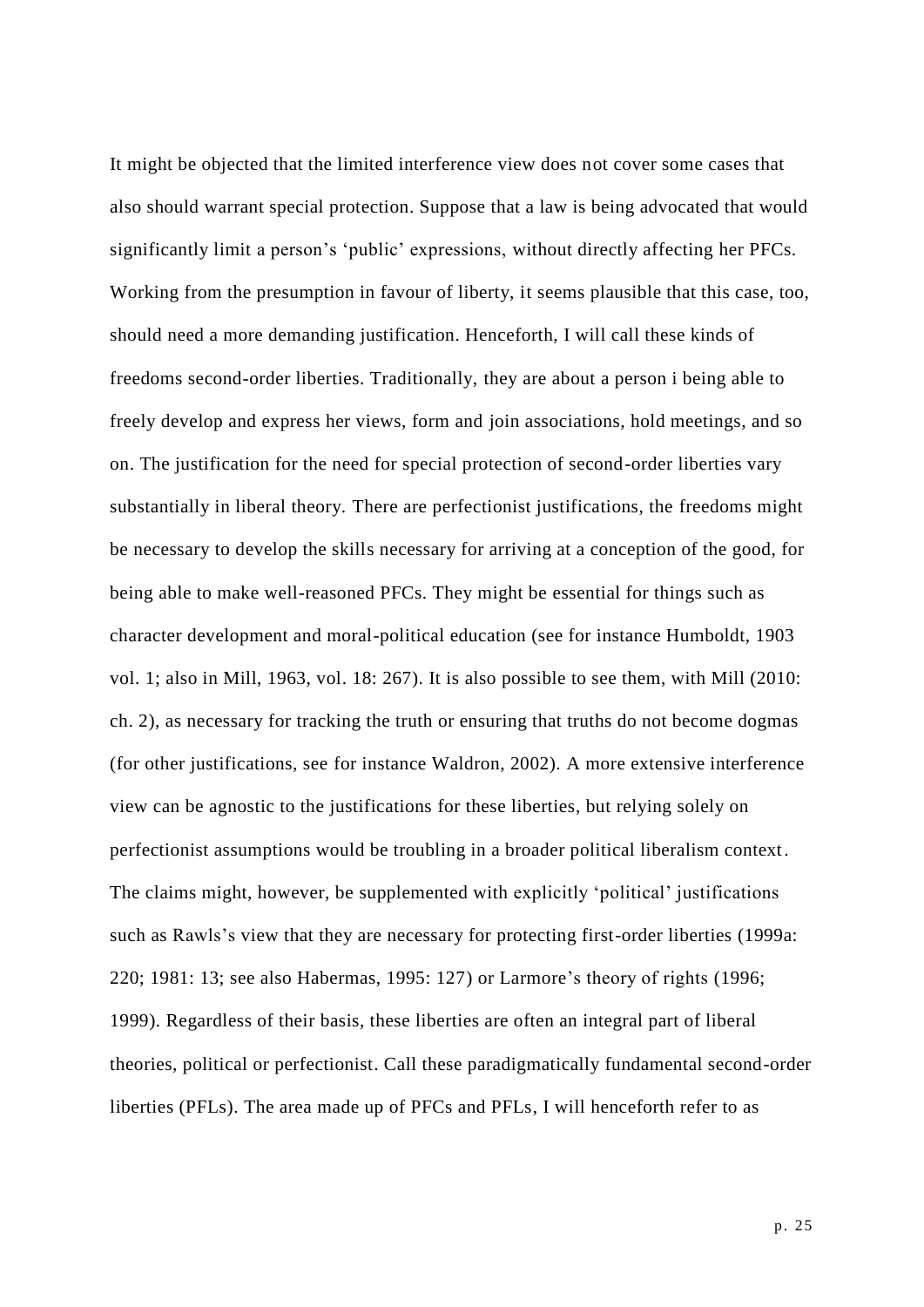*paradigmatic cases*. With these definitions in place, a final version of the interference view can thereby be outlined:

### **The liberal interference view:** public reason requirements are greater when implementing laws that interfere in paradigmatic cases.

While the comprehensive interference view has a sound intuitive basis, the difficulties in attributing value to non-interference makes it implausible as a guideline for actual political discussions. The liberal interference view is a pragmatic solution to real-world feasibility constraints. But it also has strong theoretical foundations. On the interference view, an interfering bill is more troubling than a non-interfering. The liberal interference view acknowledges that an interfering law in paradigmatic cases is more troubling than an interfering law in trivial (non-paradigmatic) cases. Hence, it is possible to rank laws:

> Non-interfering < interfering in trivial cases < interfering in paradigmatic cases.

A possible objection is that the interference view should reflect this when assigning duties. However, mapping such detailed duties would require substantive public reason content. Focusing only on PFCs and PFLs is a crude way of avoiding grey zone cases. Given the high demands, cognitive and other, of public reason it is desirable to ensure that it is a non-ideal requirement only in cases of special concern.

To illustrate what the area that encompasses PFCs and PFLs consists of one might imagine the set of choices covered by the set of personal liberties traditionally identified as of special importance in liberal theories (see for instance Rawls, 1981: 5; for an overview, see Pettit, 2008). This area will significantly differ depending on what set of rights and liberties that are outlined in the liberal theory. Most justificatory liberalisms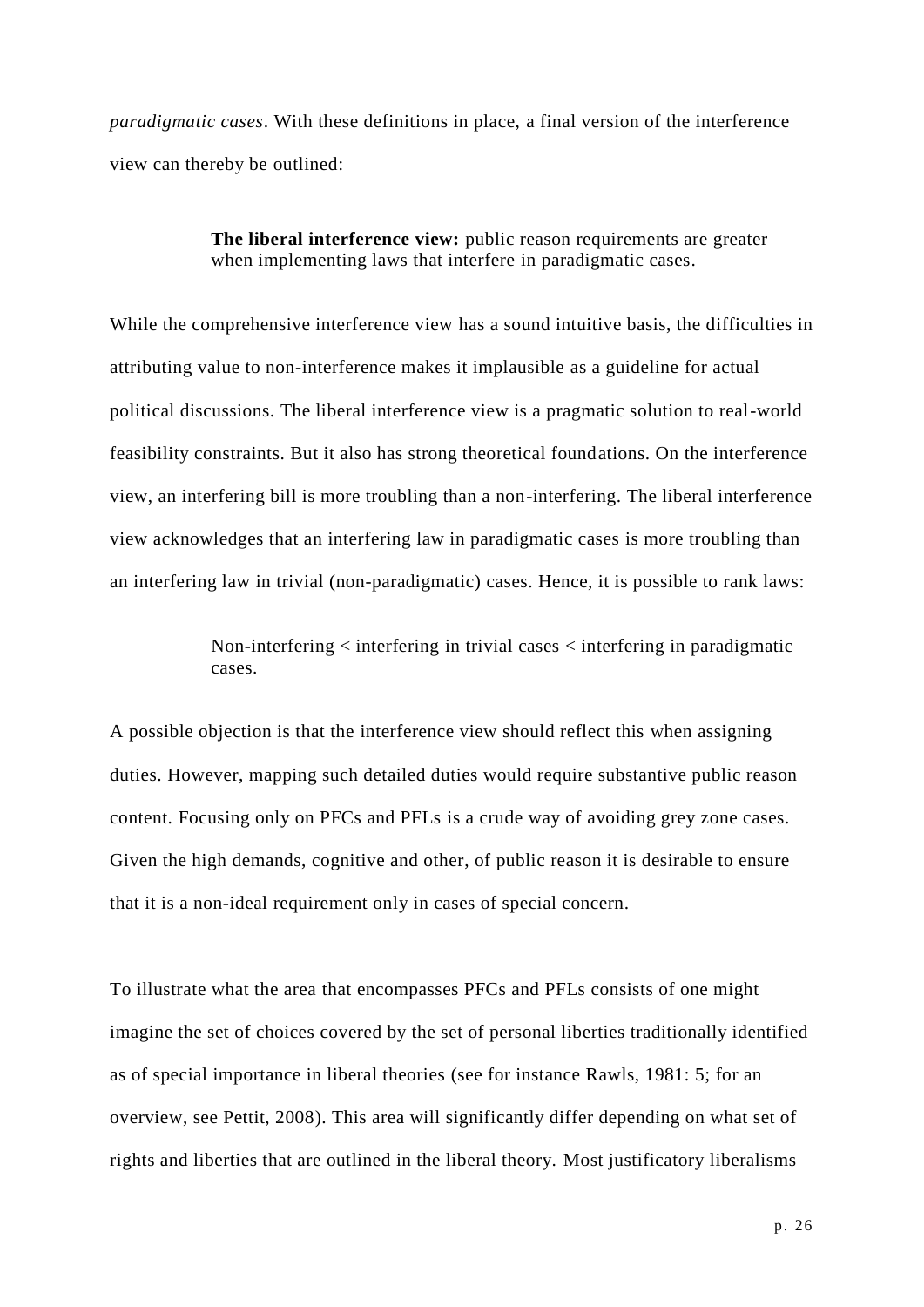should reasonably be expected to accept having an area of special concern that contains PFCs and PFLs.

This, it might seem, leads the interference view back to the Rawlsian narrow view of public reason. While there is some truth to this claim, it is – on the whole – mistaken. As discussed, while Rawls assigns special importance to a predetermined list of basic rights, the liberal interference view does not, it only recognises that there *will* be paradigmatic cases, not specifying which these cases are. This strategy also makes the view less susceptible to Habermas' (1995: 128) democratic critique of Rawlsian political liberalism. Habermas points out that the Rawlsian list of basic liberties is determined prior to actual deliberation, 'the process of realizing the system of basic rights cannot be assured on an ongoing basis'. The citizens would thereby see the process as already completed, contrary to what 'the historical circumstances demand'. The liberal interference view grants that the listing and application of the basic liberties must be ongoing processes, the content of the paradigmatic cases will be subjected to political debate and political decision-making. But contrary to Rawls, it makes clear that the burden of proof lies with the person wanting to restrict the liberties. If the Rawlsian set of liberties is questioned and debated, something that is to be expected in actual politics, the symmetric distribution of the duties of civility means that someone wanting to restrict (for instance) people's freedom of association would be under the same duty as the person arguing against it.

Presumably, as idealisation increases it easier to meet the demands (cognitive and other) of the duty of civility. Hence, more cases could be covered by heightened civility requirements, beginning with interference in trivial cases since the norm would not be as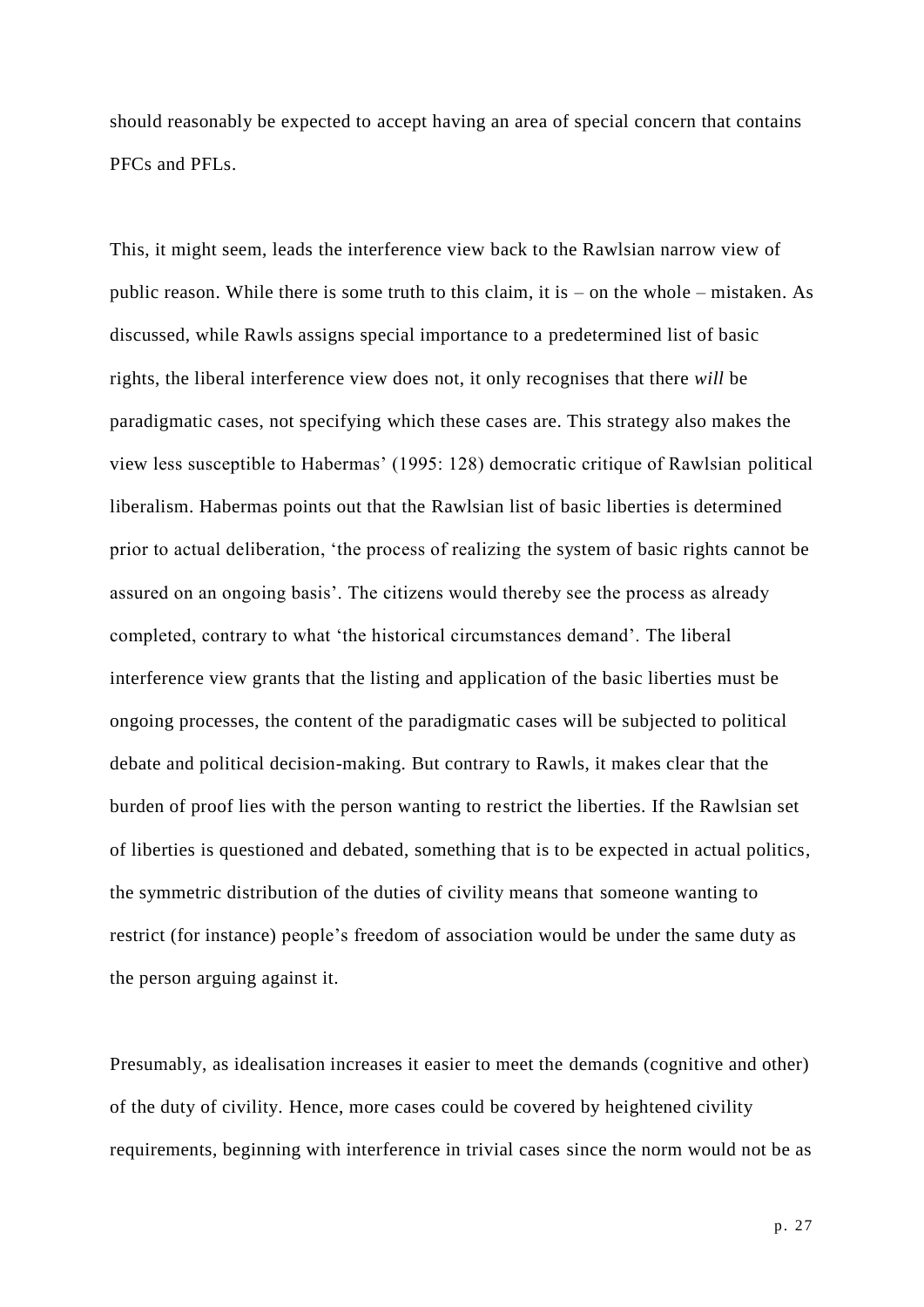difficult to comply with. Under heavy idealisation, Quong's broad view thereby might be feasible. This means that as idealisation increase, the demands of the liberal interference view and the broad view converge. However, this point may lie beyond Quong's own level of idealisation.

The liberal interference view thereby could work alongside broad views of public reason. It already retains Quong's insight that the discussion over all rules should be covered by some duty of civility. The liberal interference view is deliberately elastic to accommodate most broad views, remaining agnostic to their content, and the exact scope of the view varies depending on what cases are considered paradigmatic. Next, I will apply the liberal interference view to a real-world case to demonstrate that it alleviates some concerns traditionally brought against the duty of civility.

### **IV The French ban on face covering**

It has been objected that the duty of civility should not apply at all in real-world political debates, and that difficulties arising here should lead us to reject public reason altogether. The main idea is that liberal restraint might lead to a vacuum since people will want to listen to comprehensive reasons. The vacuum could then be filled by unreasonable people exploiting and manipulating public discourse by introducing dishonest or harmful comprehensive reasons to gain political power. As Boettcher (2012: 175) puts it: 'why should one adhere to these requirements when others refuse to do so?' Michael Sandel (1994: 1793-4) refers to this as the 'political cost' of public reason. Where liberals use civil discourse and neutral arguments, 'fundamentalists rush in'. Political liberalism creates a 'moral void that opens the way for the intolerant and the trivial and other misguided moralisms',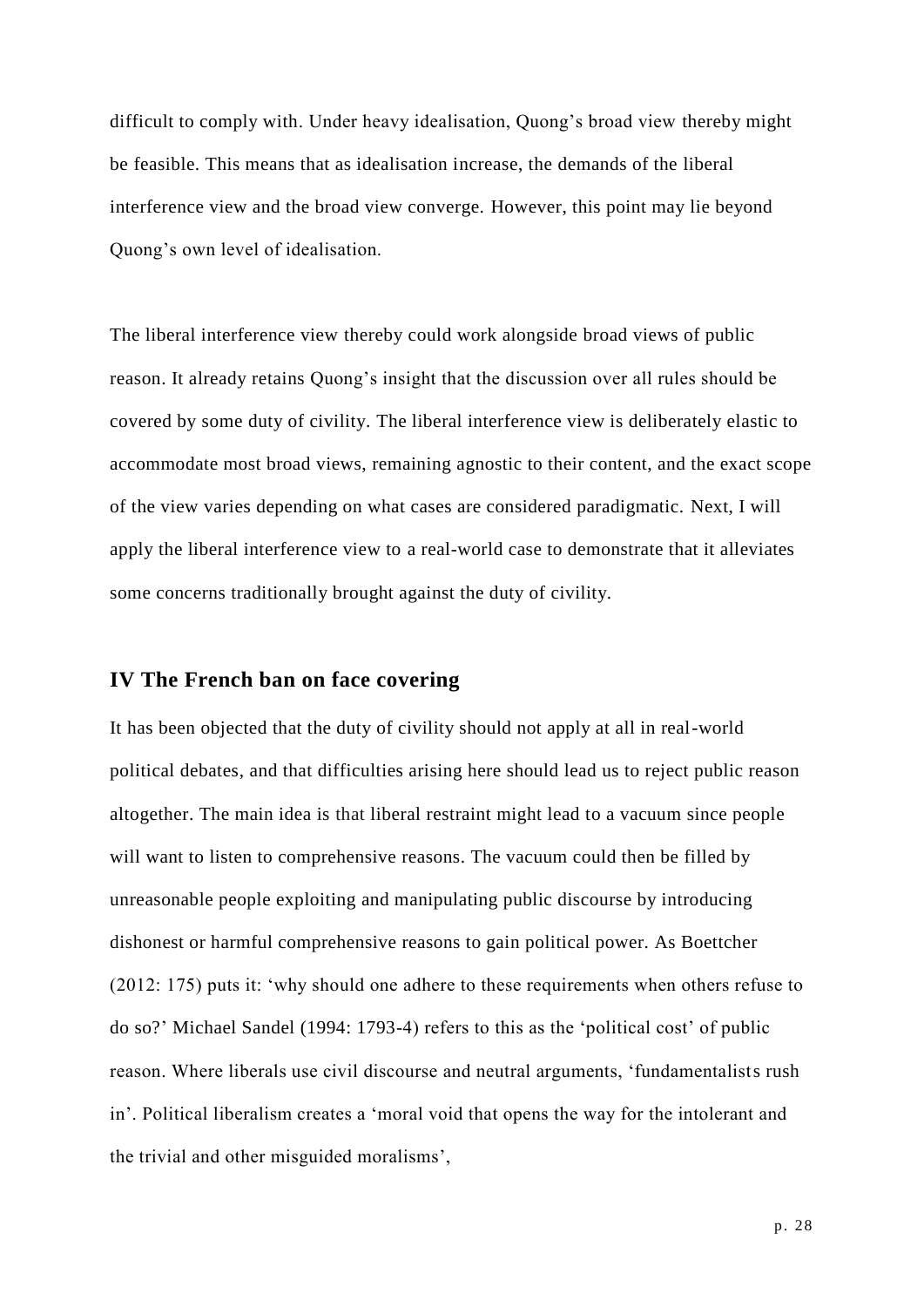Yet, this worry seems to presuppose that someone committed to public reason does not engage in metaphysical reasoning at all. Thus, if we reject the wide view of public reason it should have some force (assuming that Sandel is empirically correct). But when accepting the idea that comprehensive reasons are acceptable if political reasons are provided 'in due course' it should not be as worrying. When the intolerant charge their moralisms against some essential part of the liberal society it is reasonable to assume that it is possible to use several kinds of arguments against it, both comprehensive and public.

But there are other problems with the duty of civility when faced with non-ideal realities. Rawls briefly discusses cases where religious views (supported by political reasons) are defeated. He argues that a Roman Catholic might oppose a pro-abortion law but still 'recognize the right as belonging to legitimate law enacted in accordance with legitimate political institutions and public reason' (Rawls, 1997: 798-9). It should not be too worrying since Catholics 'need not themselves exercise the right to abortion'. While this is true for cases such as abortion, it is not for any regulation going against someone's religious practices. Rawls fails to address the inevitable follow-up question; what about laws where citizens *do* need to alter their way of life to oblige with them?

This is related to another, powerful, critique against public reason. Even if religious citizens repel legislation targeted at them there is still a possible harm. Critics such as Carter (1993), Murphy (1998), and Yates (2007) have pointed to the effect on the identities of citizens of faith. These citizens, the critics argue, cannot debate as their full selves since the advocates of public reason fail to recognise how central to one's identity

p. 29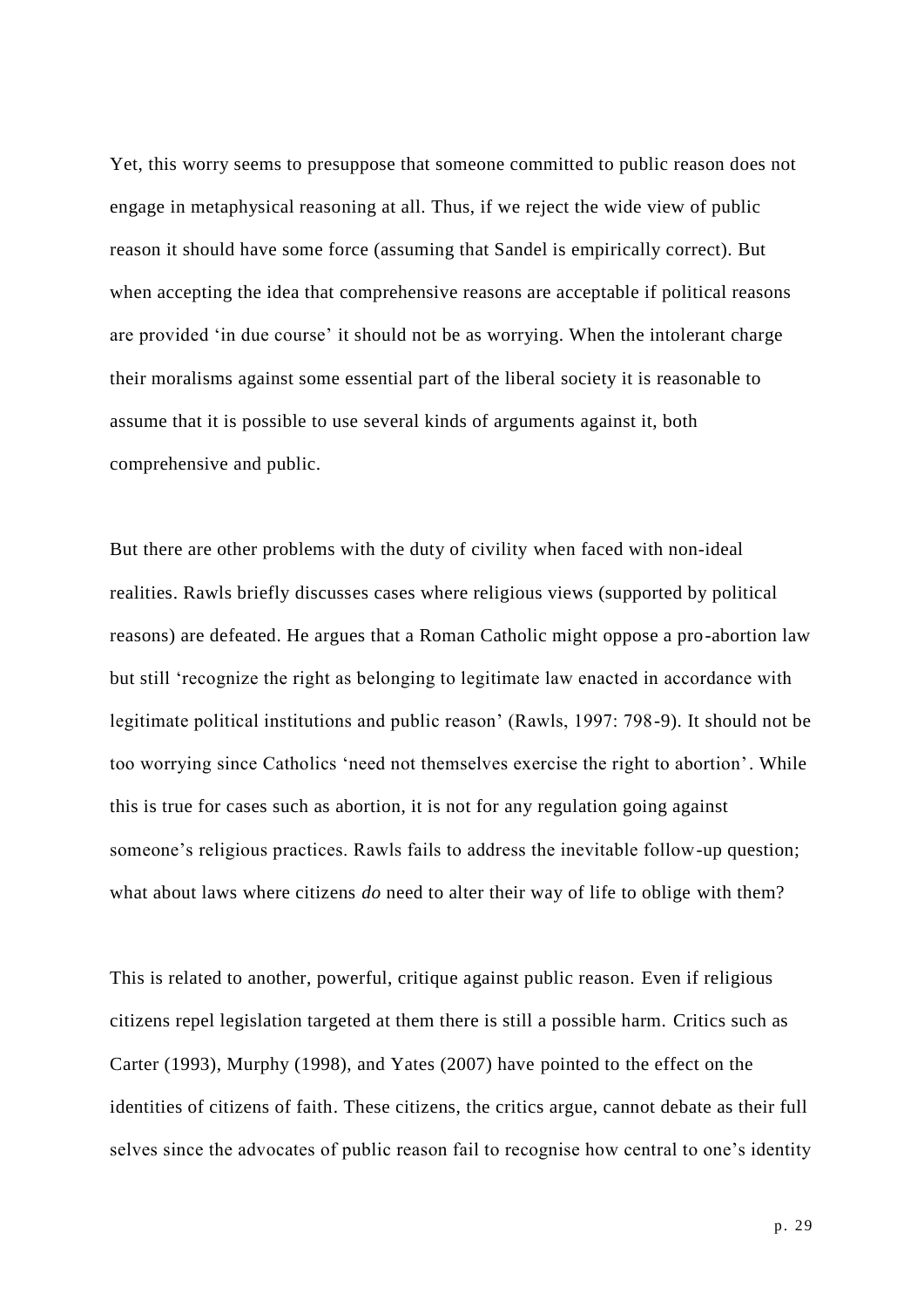religion often is, they must bring a 'dualism' to the public forum. Perry (1988: 181-2), for instance, argues that 'one's basic moral/religious convictions are (partly) selfconstitutive and are therefore a principal ground … of political deliberation and choice. To "bracket" such convictions is therefore to bracket – to annihilate – essential aspects of one's very self.' There are thereby (at least) two possible dangers with traditional views of public reason: i) the ways of life of religious minorities might be particularly vulnerable, and ii) the identities of citizens of faith might be particularly vulnerable. To show how the liberal interference view works to mitigate these problems, and to demonstrate how it can be applied to a real-world case, I will discuss it in relation to the French Burqa Ban of 2010 (*Loi interdisant la dissimulation du visage dans l'espace public*, 2010-1192).

The niqab case arguably is messy in some dimensions, including religious, patriarchal, authentic self-expression or other 'positive' forms of freedom (for a discussion, see for instance Gustavsson, 2011: 11), but it is not in relation to interference. If people are freely choosing to wear the niqab, a ban will be interfering and decrease the number of options available. To wear the niqab is probably also a PFC on most readings (it might even be argued that it is in the intersection of a PFC and PFL with freedom of expression being at stake). Wearers typically see it as a fundamental part of their identity, culture, or religion (Østergaard et al. 2014; Brems, 2014; see also Clarke, 2014; Koyuncu-Lorasdagı, 2009 Shira and Mishra, 2010;).

Assume that there are X choices of how to get dressed that an average person will be interfered with when they make, choices that are outside the realm of possible choices. These are choices that are 'off the menu', because conventions, norms, and laws make it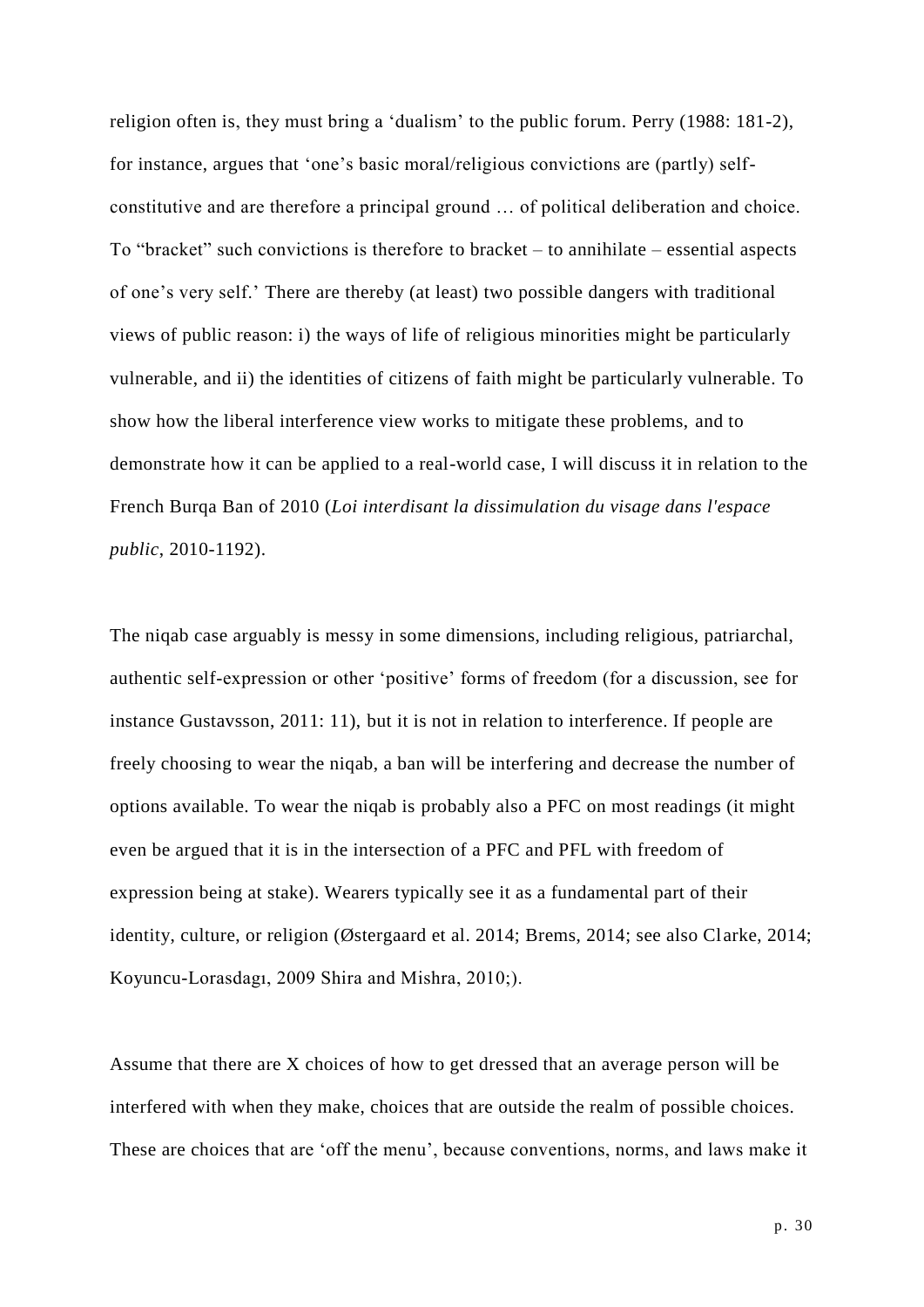so (examples include going out wearing only underwear or with controversial political symbols). Assume further that the choice of wearing a niqab is among the choices in not-X at T1, before a possible ban. I call this the *average assumption* (the framework and terminology was originally developed in my *Problems with Banning Niqabs in the Name of Freedom*, GV4B7).



A ban at  $T_2$  would thereby increase the instances of interference. Instead of there being  $X$  'interference choices' there would be  $X+1$  since covering the face is added to the list. Someone deciding to wear the niqab despite the law will be interfered with and possibly fined. This is a very real possibility, over the law's first five years 1 623 police stops had been made, with 1 546 fines given out (McPartland, 2015).

Under the average assumption, the liberal interference view entails that in France in 2009  $(T_1)$ , before the ban was implemented, those who advocated a ban should have been under heightened duties of civility. At the same time, those arguing against the bill should only have been under baseline duties. Now that the ban is in place  $(T_2)$ , those advocating a bill lifting it would have a baseline duty of civility whilst those arguing against it would have a heightened duty.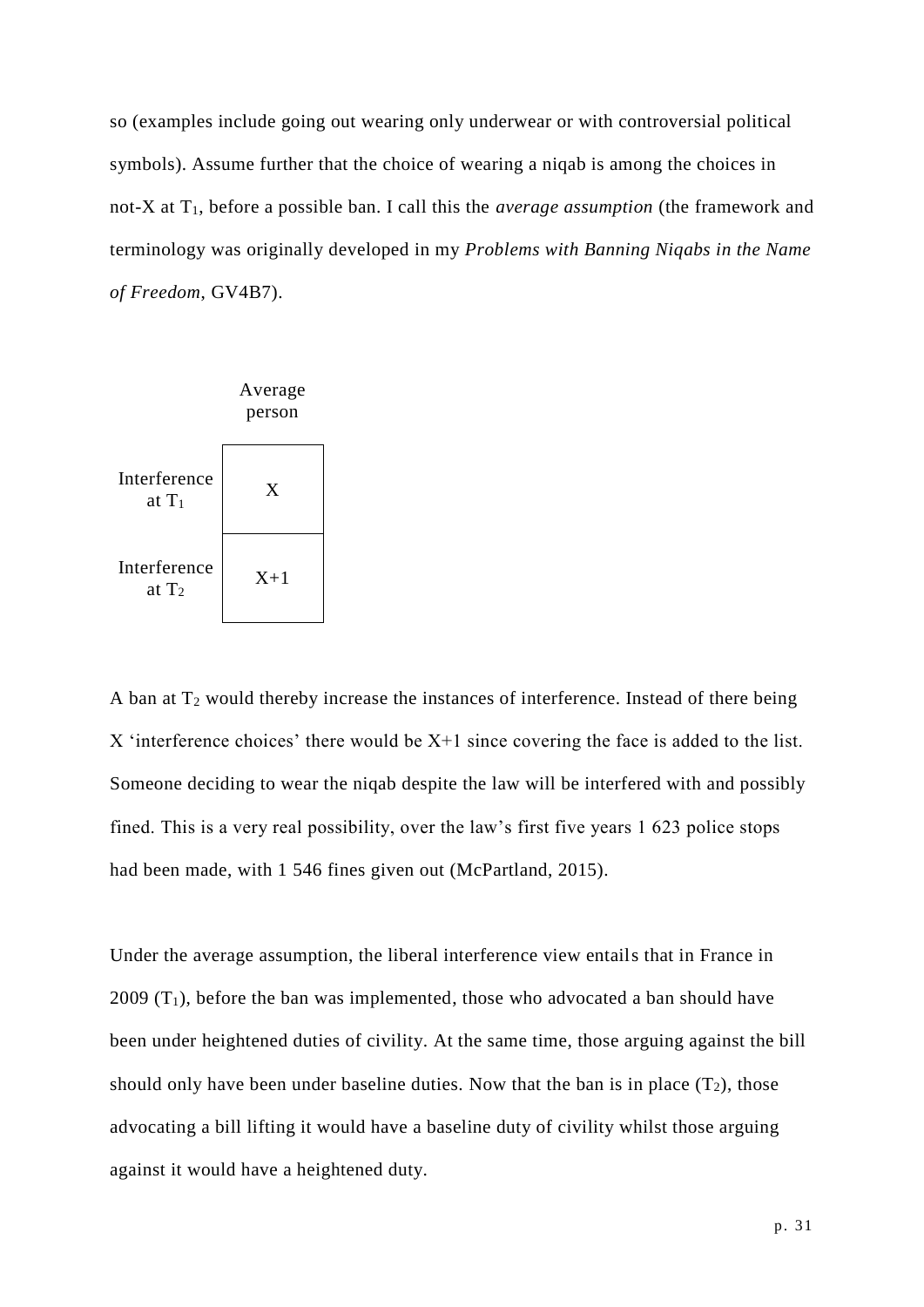

This means that religious citizens, when defending their comprehensive practice, would not have to 'split themselves' in the public sphere. Instead, they would be free to oppose the law by referencing only non-public reasons. It also means that they would not be interfered with for reasons that they should not be reasonably expected to endorse, protecting against both kinds of vulnerabilities. This is not what happened in France. In the debates leading up to the Burqa Ban, it was made explicit that it targeted Muslims specifically (van der Schyff and Overbeeke, 2011: 425; Leane, 2011: 1033-4; Davis, 2011: 136-7; see also Parvez, 2011; Joppke and Torpey, 2013), and it was mainly justified with comprehensive doctrines (often French Republicanism, see for instance Daly 2012; Laborde 2012; Baehr and Gordon, 2013; for a different (still comprehensive) interpretation see Gustavsson, 2014). The final wording of the law, however, was devoid of any such references. Instead it was said to protect peace and security, arguably two 'political' values (van der Schyff and Overbeeke, 2011: 426, see also Arneson, 2003).

If niqab wearers are freely choosing to wear the garment, the liberal interference view would ensure that there is a greater threshold for unwanted interference, and that the identities of these citizens are protected since they do not need to be split it in the public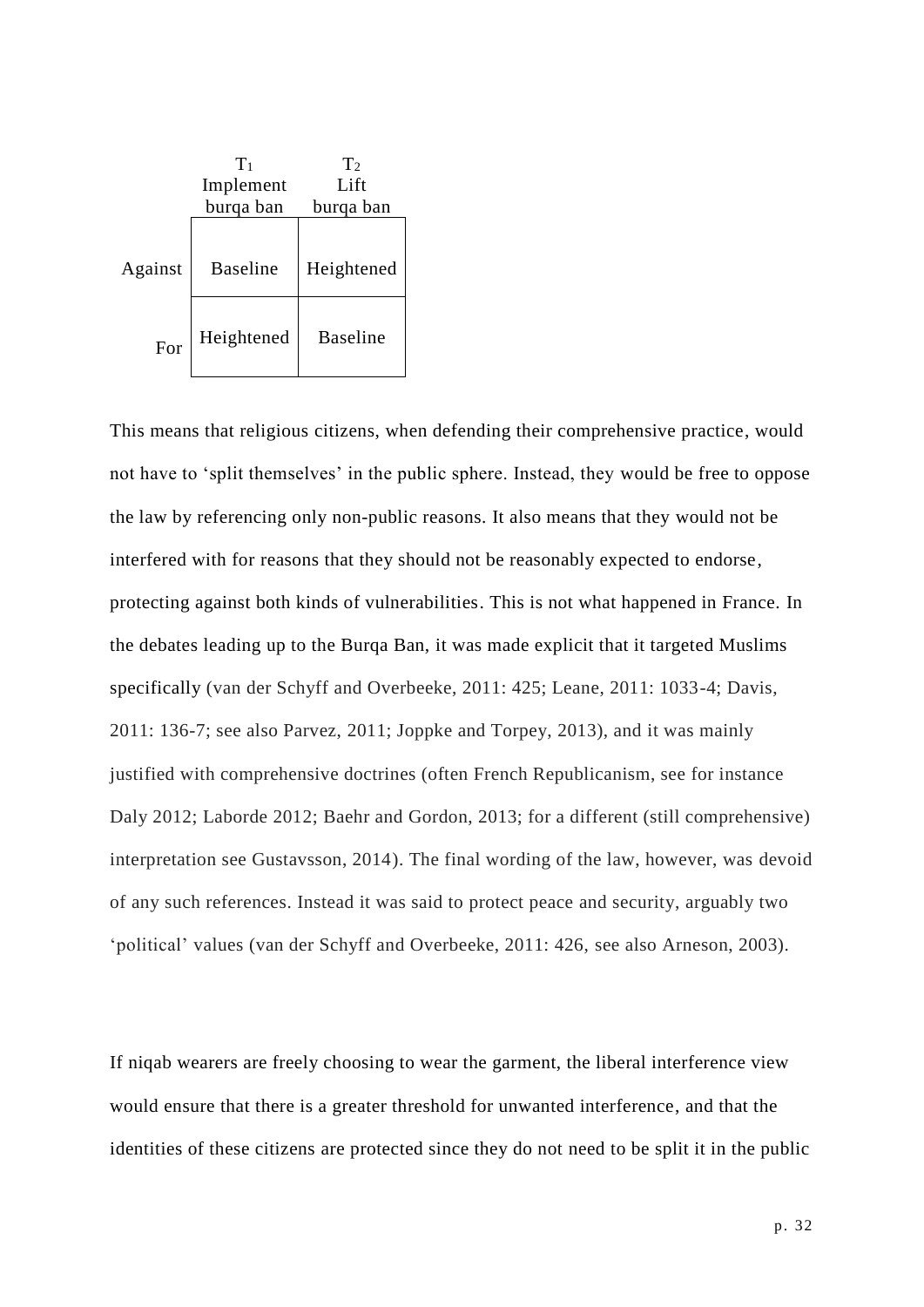sphere (an argument similar to the latter is mentioned in Gaus, 2009: 31). However, the average assumption might be challenged – with interesting implications for the liberal interference view. Suppose that people are *not* freely choosing to wear the niqab, they are forced by their families to do so (the empirics of this statement are, at best, questionable – studies have found that 'there is no evidence, in either France or Belgium, of pressure from husbands or relatives to wear a face veil; while there is recorded pressure from husbands and relatives to not wear a face veil', Brems, 2014: 545; see also Clarke, 2014; Shira and Mishra, 2010. Yet, some are advancing this argument despite this, see for instance Fourest, 2005; 72; Sander, 2004; Volz, 2003). Perhaps niqab wearers have fewer choices (Y) than average persons, all choices involving a niqab. If so, a ban against the niqab would *increase* the number of choices available to *some* women. I will call this *the diverse interference assumption*.

|                          | Average<br>person | Niqab<br>wearer                      |
|--------------------------|-------------------|--------------------------------------|
| Interference<br>at $T_1$ | X                 | $Y \left( \langle X \rangle \right)$ |
| Interference<br>at $T_2$ | $X+1$             | $\sim$ X+1                           |

If the diverse interference assumption is true, what would it entail for the interference view? On the face of it, it seems as if the duties of those arguing in favour of a ban should revert to the baseline. On this view, it would be argued, the law does not interfere with niqab wearers since they are forced to wear it in the first place. Hence, those arguing in favour of a ban against the niqab would only be under a baseline duty of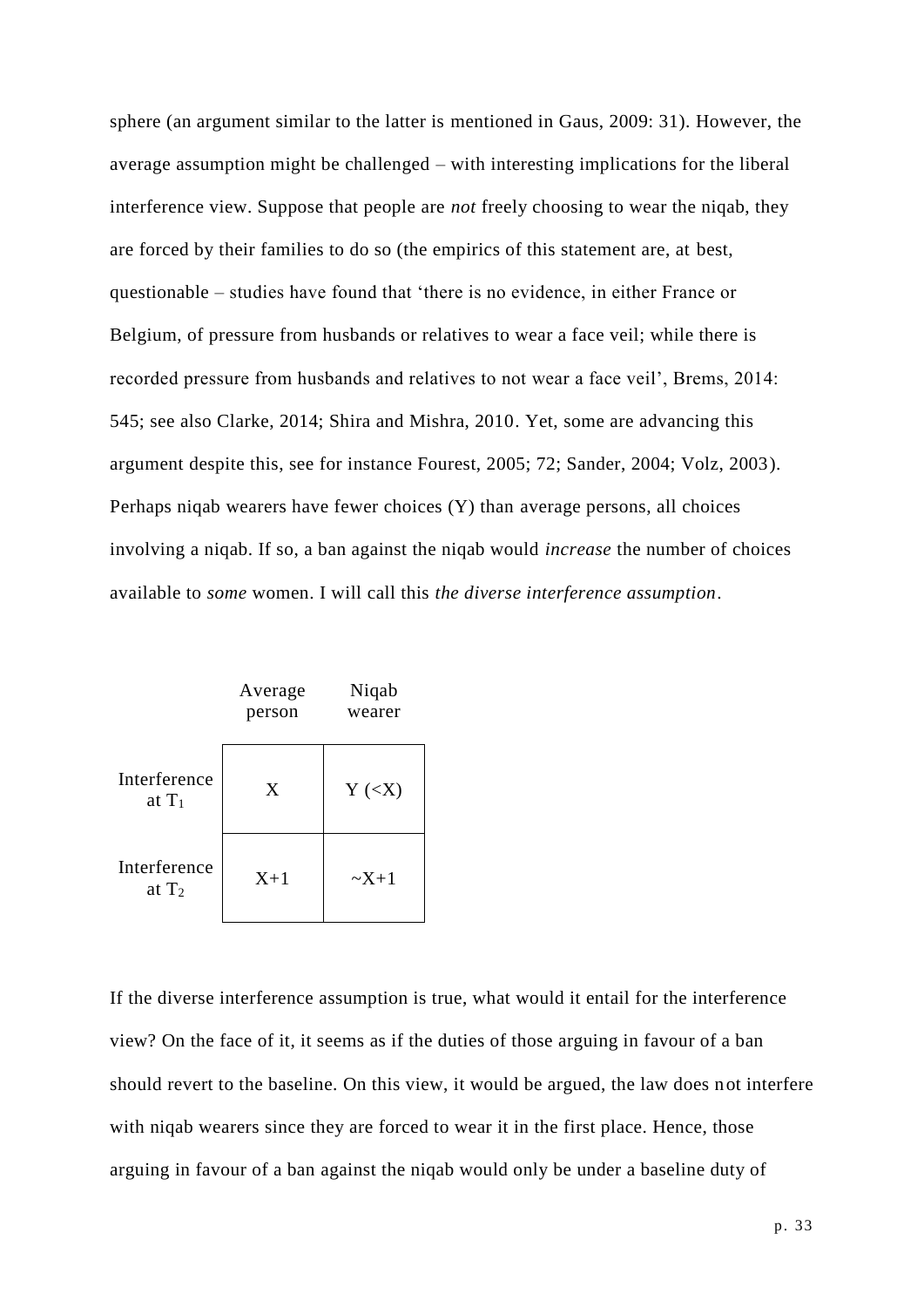civility since the law (would it be implemented) does not interfere with the women wearing niqab; the choice to do so was not theirs to begin with. One possible objection to this is that in the West, there are currently very few people wearing the niqab (see for instance Østergaard et al. 2014). This means, one could argue, that even on the diverse interference assumption it would be very difficult to claim that the aggregate number of interferences would increase with a ban. This is because the decreased interference on the minority would be matched by massively increased instances of interference for the average person, the number of interference choices would increase from  $X$  to  $X+1$ . Yet, since the liberal interference view only is concerned with paradigmatically fundamental choices it opens the possibility of countering that for people not interested in wearing the niqab it is not a PFC, not making it valuable to keep it 'on the menu'.

But, recall Berlin's definition of freedom as non-interference. For him, choices that are undesirable should too be given weight. It thereby seems reasonable to assume that the liberal interference view should treat cases that have the *potential* to be paradigmatic as in need of special justificatory requirements. Clearly defining this potential must be the subject of future theoretical work. It is also possible to imagine a scenario where the choice to implement or not implement a law would lead to equal instances of interference. The most plausible distribution of duties here would be that both sides of the debate should be assigned heightened civility requirements, even though fully working out these implications will have to be subject for further interesting research.

# **V Conclusion**

What I have outlined here is a first attempt to present a coherent proposal for applying the duty of civility to non-ideal conditions. I have argued that there are limitations to the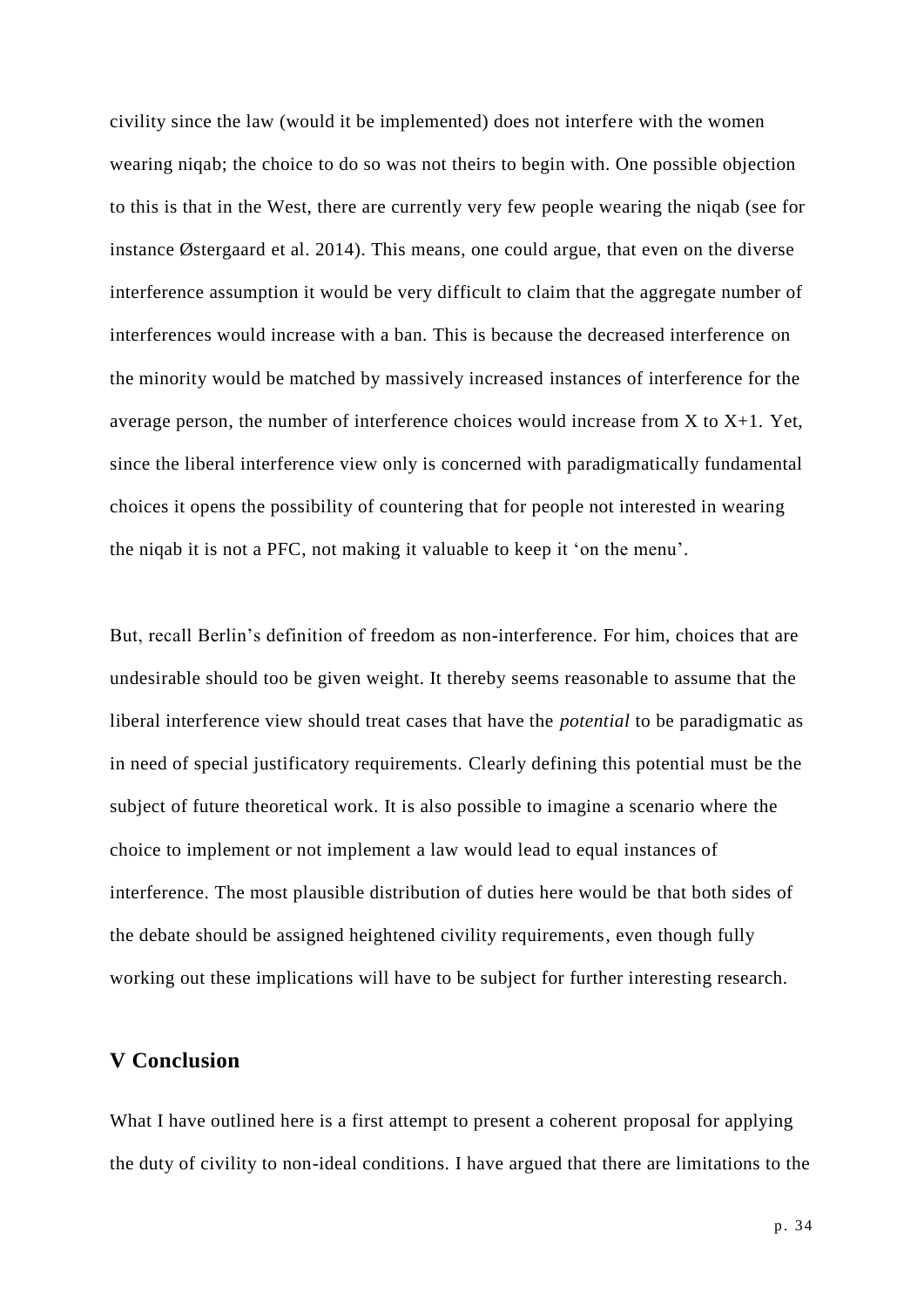broad and the narrow view of public reason when applied to real-world cases. My solution has been to provide an alternative view suitable for less-than ideal conditions: the liberal interference view.

It might be the case that the need for additional justificatory requirements should extend to more laws as the level of idealisation increases. Citizens with better cognitive capacity, higher norm compliance, and a less diverse set of ideas might be expected to meet the demands of public reason regardless of what law or rule they are debating. On this view, the gaps between the broad view, the baseline and heightened duties of civility opens as conditions are becoming less-than ideal. The theory could thereby work as a supplement to the broad view of public reason, providing a fragmented answer to the question of how public reason should be applied in the real world.

The implications of the liberal interference view have yet to be worked out in detail. There are interesting challenges in developing the view further. As the niqab case shows, the complexities of the real-world will call for a detailed analysis of how the basic assumptions should be applied on a case-by-case basis. The difficulties, however, should not deter us from further examining what role the duty of civility might play in our everyday lives. They only show the necessity of further philosophical work in the area.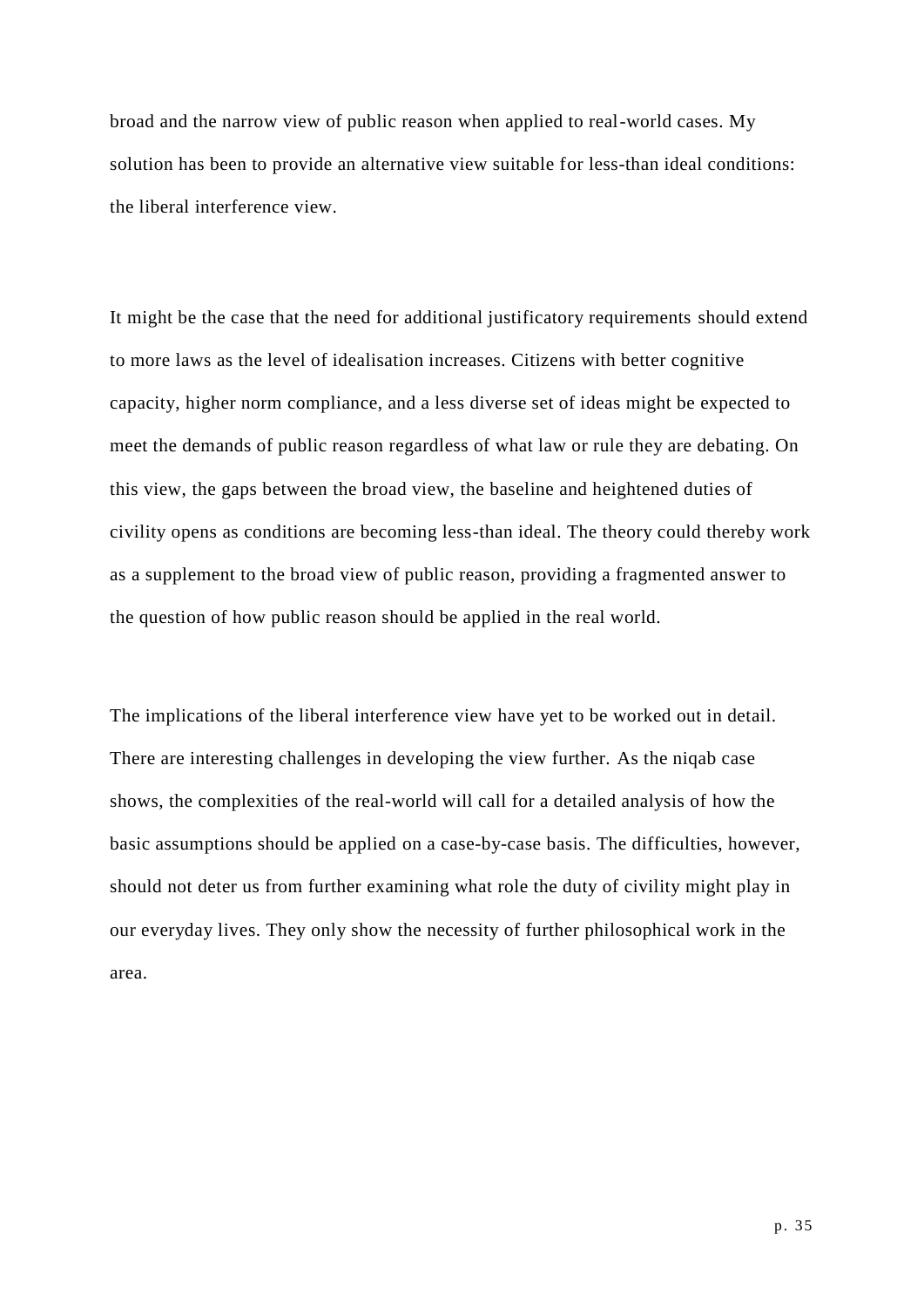# **VI Bibliography**

Baehr, P., and Gordon, D. (2013): From the headscarf to the burqa: the role of social theorists in shaping laws against the veil. *Economy and Society*, vol. 42(2), pp. 249–280.

Barry, B. (1995): *Justice as Impartiality*. Oxford: Oxford University Press.

Berlin, I. (1997): Freedom and determinism. In: *The Proper Study of Mankind*. London: Vintage books.

Berlin, I. (2006): Two concepts of liberty. Reprinted in: Goodin, R., and Pettit, P. (eds.). *Contemporary Political Philosophy: An Anthology*. Oxford: Blackwell Publishing.

Berlin, I. (2008): Introduction. In Hardy, H. (ed.). *Liberty*. Oxford: Oxford University Press.

Benhabib, S. (2002): *The Claims of Culture: Equality and Diversity in the Global Era*, Princeton: Princeton University Press.

Benn, S. (1988): *A Theory of Freedom*. New York: Cambridge University Press.

Boettcher, J.W. (2012): The moral status of public reason. *Journal of Political Philosophy*, 20(2), pp. 156–177.

Bohman, J. (2003): Deliberative toleration. *Political Theory*, 31(3): 757–779.

Brems, E. (2014): Face veil bans in the European Court of Human Rights: The importance of empirical finding. *Journal of Law and Policy*, vol. 22(2), pp. 517–551

Carter, I., Kramer, M. H., and Steiner, H. (eds.) (2007): *Freedom: A Philosophical Anthology* Oxford: Blackwell.

Carter, S. (1993): *The Culture of Disbelief*. New York: Basic Books.

Clarke, L. (2013): *Women in niqab speak: A study of the niqab in Canada*. Ganoque: Canadian Council of Muslim Women.

Daly, E. (2012): Laïcité, gender equality and the politics of non-domination. *European Journal of Political Theory*, vol. 11(3), pp. 292–323.

Davis, B. (2011): Lifting the veil: France's new crusade. *Boston College International and Comparative Law Review*, vol. 34(1), pp. 117–145.

De Marneffe, P. (1990): Liberalism, liberty, and neutrality. *Philosophy and Public Affairs*, vol. 19(3), pp. 253–74.

Eberle, C. (2002): *Religious Conviction in Liberal Politics*. New York: Cambridge University Press.

Fourest, C. (2005): *La tentation obscurantiste*. Paris: Grasset.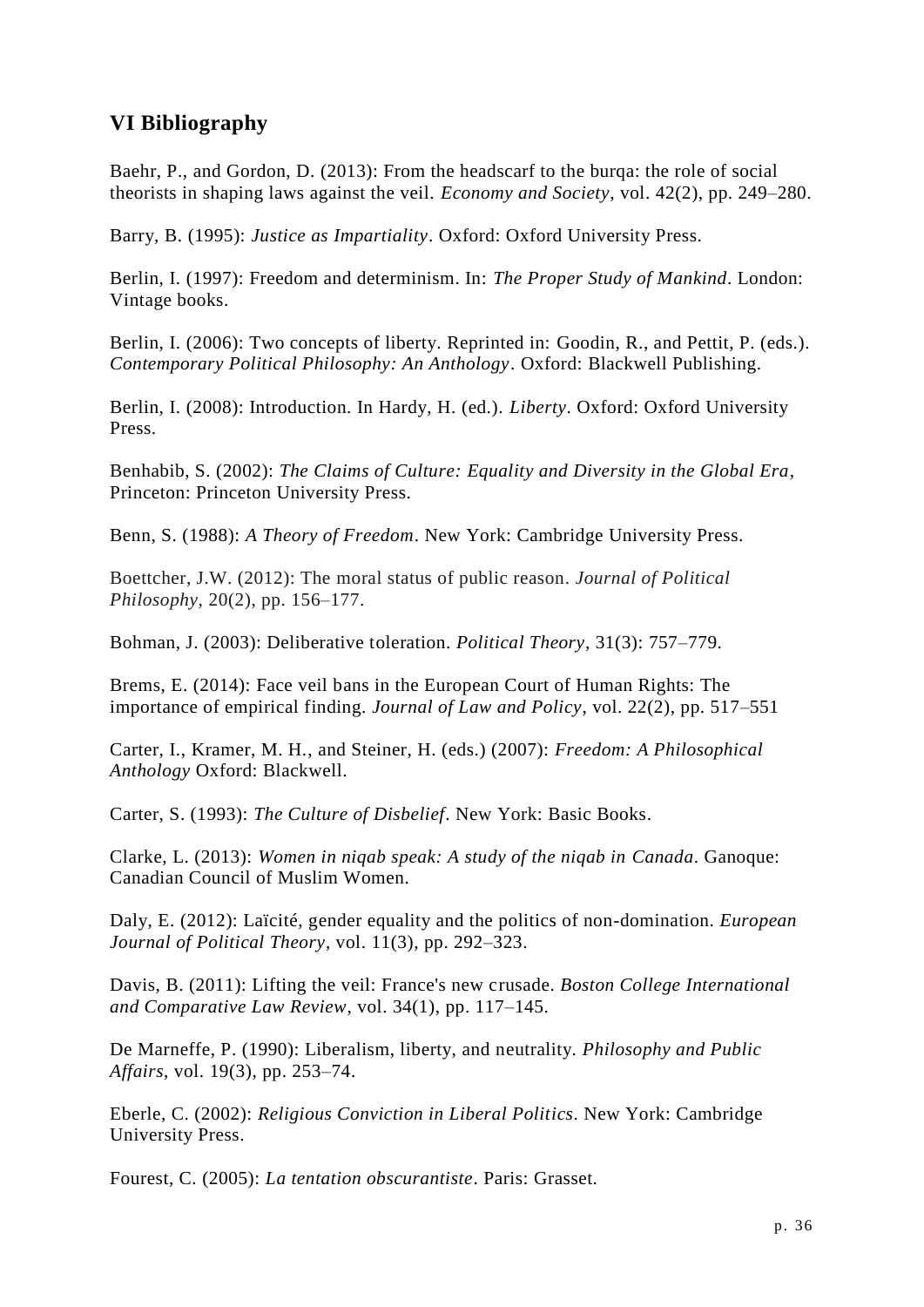Galston, W. (1982): Moral personality and liberal theory: John Rawls's Dewey Lectures. *Political Theory*, vol. 10(4), pp. 492–519.

Gaus, G. (2009): The place of religious belief in Public Reason Liberalism. In: *Multiculturalism and Moral Conflict*, Dimova-Cookson, M., and Stirk, P. (eds.). New York: Routledge, pp. 19–37.

Gaus, G. (2011): *The Order of Public Reason: A Theory of Freedom and Morality in a Diverse and Bounded World*. Cambridge: Cambridge University Press.

Gaus, G., and Vallier, K. (2009): The roles of religious conviction in a publicly justified polity: The implications of convergence, asymmetry, and political institutions. *Philosophy & Social Criticism*, 35(1): 51–76.

Gustavsson, G. (2011): *Treacherous Liberties: Isaiah Berlin's Theory of Positive and Negative Freedom in Contemporary Political Culture*. Uppsala: Acta Universitatis Upsaliensis.

Gustavsson, G. (2014): The psychological dangers of positive liberty: Reconstructing a neglected undercurrent in Isaiah Berlin's 'Two Concepts of Liberty". *The Review of Politics*, 76(2), pp. 267–291.

Habermas, J. (1995): Reconciliation through the public use of reason: Remarks on John Rawls's Political Liberalism. *The Journal of Philosophy*, vol. 92(3), pp. 109–31.

Hamlin, A., and Stemplowska, Z. (2012): Theory, ideal theory and the theory of ideals. *Political Studies Review*, vol. 10, pp. 48–62.

Humboldt, W. (1903): *Gesammelte Schriften*, edited by Königlich Preussische, Akademie der Wissen-schaften, 17 vols., Berlin: Behr.

Joppke, C. and Torpey, J. (2013): *Legal Integration of Islam: A Transatlantic Comparison*. Cumberland: Harvard University Press.

Kant, I. (1996): The Metaphysics of Morals., In: *Immanuel Kant Practical Philosophy*, Gregor, M. (trans. and ed.). New York: Cambridge University Press.

Koyuncu-Lorasdagı, B. (2009): The headscarf and resistance identitybuilding: a case study on headscarf wearing in Amsterdam. *Women's Studies International Forum*, vol. 32, pp. 453–462.

Kramer, M. (2017): *Liberalism with Excellence*. Oxford: Oxford University Press.

Laborde, C. (2012): State paternalism and religious dress code. *International Journal of Constitutional Law*, vol. 10(2), pp. 398–410.

Laborde, C. (2013): Political liberalism and religion: On separation and establishment. *Journal of political philosophy*, vol. 21, pp. 67–86.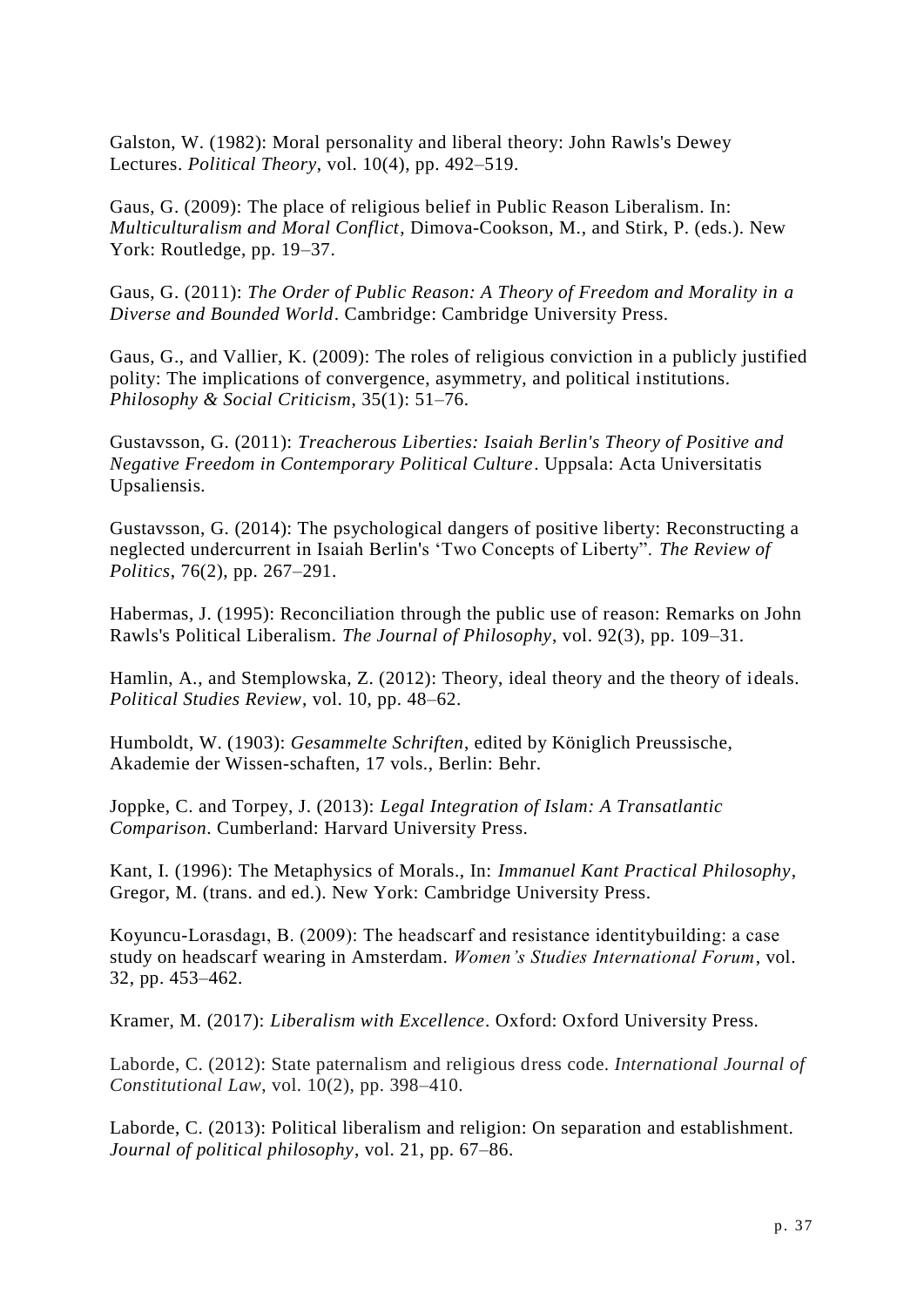Larmore, C. (1996): *The Morals of Modernity*. Cambridge: Cambridge University Press.

Larmore, C. (1999): The Moral Basis of Political Liberalism. *The Journal of Philosophy*, vol. 96(12), pp. 599–625.

Leane, G. (2011): Rights of ethnic minorities in liberal democracies: Has France gone too far in banning Muslim women from wearing the burka? *Human rights quarterly*, vol. 33(4), pp. 1032–1061.

Locke, J. (1960): *Two Treatises of Government*. *A Critical Edition with an Introduction and Apparatus Criticus*. Laslett, P. (ed.). Cambridge: Cambridge University Press.

McPartland, B. (2015): Burqa ban five years on – 'We created a monster'. *The Local France*. 12 Oct. [Available from]: http://www.thelocal.fr. [accessed]: 2017-08-11.

Mill, J. S. (1963): *Collected Works of John Stuart Mill*. Robson, J. M. (ed.). Toronto: University of Toronto Press.

Mill, J.S. (1991): *On Liberty and other essays*. Gray, J. (ed.). New York: Oxford University Press.

Narveson, J. (1988): *The Libertarian Idea*. Philadelphia: Temple University Press.

Nagel, T. (1991): *Equality and Partiality*. New York: Oxford University Press.

Nozick, R. (1974): *Anarchy, State, and Utopia*. New York: Basic Books.

Murphy, A. (1998): Rawls and the shrinking liberty of conscience. *The Review of Politics*, vol. 60(2), pp. 269–76.

Nussbaum, M. (2011): Perfectionist liberalism and political liberalism. *Philosophy and Public Affairs*, vol. 39(1), pp. 3–45.

Parvez, Z.F. (2011): Debating the burqa in France: The antipolitics of Islamic revival. *Qualitative Sociology*, vol. 34(2), pp. 287–312.

Perry, J. (1993): Religious morality and political choice: Further thoughts and second thoughts on Love and Power*. San Diego Law Review*, vol. 30, pp. 703–727.

Perry, M. (1988): *Morality, Politics, and Law: A Bicentennial Essay*. New York: Oxford University Press.

Pettit, P. (1997): *Republicanism: A Theory of Freedom and Government*. Oxford: Clarendon Press.

Pettit, P. (2008): The Basic Liberties. In: Kramer, M. Grant, C. Colburn, B. Hatzistavrou, A. (eds.). *The Legacy of H.L.A. Hart: Legal, Political, and Moral Philosophy*. New York: Oxford University Press.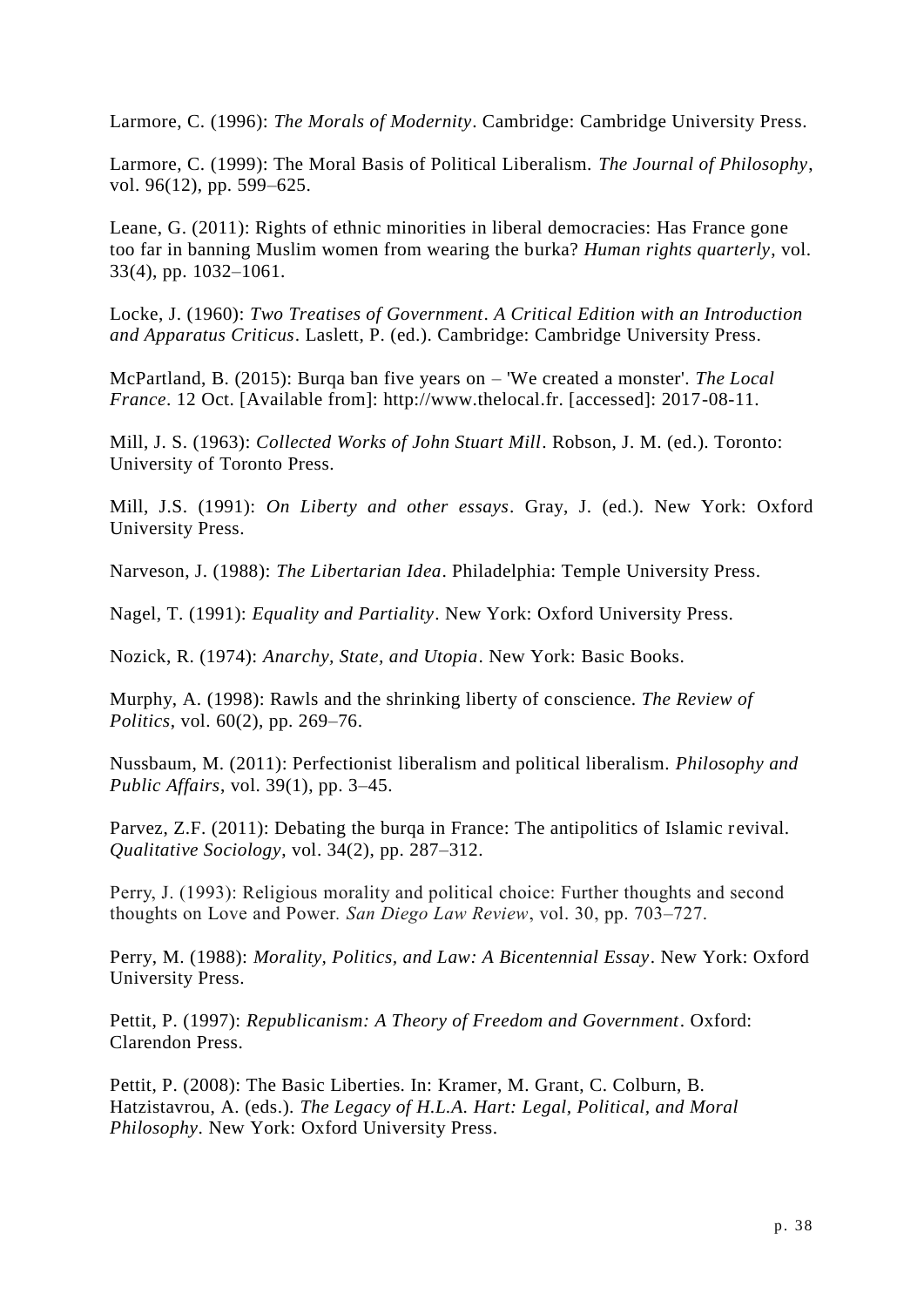Pettit, P. (2011): The instability of freedom as non-interference. The case of Isaiah Berlin. *Ethics*, vol. 121, pp. 693–716.

Pollack, D., Müller, O., and Pickel, G. (2016): *The Social Significance of Religion in the Enlarged Europe: Secularization, Individualization and Pluralization.* New York: Routledge.

Quong, J. (2004): The scope of public reason. *Political Studies*, vol. 52(2), pp. 233–250.

Quong, J. (2011): *Liberalism without Perfection*. New York: Oxford University Press.

Quong, J. (2013): Public reason. *The Stanford Encyclopedia of Philosophy* (Summer 2013 Edition), Zalta, E. (ed.), [available from]: https://plato.stanford.edu/archives/sum2013/entries/public-reason.

Rawls, J. (1971): *A Theory of Justice*. Cambridge, MA: Belknap.

Rawls, J. (1981): *The Basic Liberties and their Priority*. The Tanner Lectures on Human Values. [available from]: http://tannerlectures.utah.edu/\_documents/a-to-z/r/rawls82.pdf

Rawls, J. (1985): Justice as Fairness: Political not metaphysical. *Philosophy and Public Affairs*, vol. 14(3), pp. 223–251.

Rawls, J. (1987): The idea of an overlapping consensus. *Oxford Journal of Legal Studies*, vol. 7(1), pp. 1–25

Rawls, J. (1993): *Political Liberalism*. New York: Columbia University Press.

Rawls, J. (1997): The idea of public reason revisited. *The University of Chicago Law Review*, vol. 64(3), pp. 765–807.

Rawls, J. (1999a). *A Theory of Justice*, revised edition. Cambridge, MA: Harvard University Press.

Rawls, J. (1999b): *Collected Papers*. S. Freeman (ed.), Cambridge, MA: Harvard University Press.

Rawls, J. (2001): *Justice as Fairness: A Restatement*, Cambridge, MA: Harvard University Press.

Reidy, D. (2000): Rawls's wide view of public reason: not wide enough. *Res Publica*, vol. 6(1), pp. 49–72.

Robbins, T., and Anthony, D. (2016): *In Gods We Trust: New Patterns of Religious Pluralism in America*. 2nd ed. New York: Routledge.

Sandel, M. (1994): Political Liberalism. *Harvard Law Review*, vol. 107, pp. 1765–1794.

Sander, H. (2004) *Nichtgläubige und Gläubige, Kopftücher*. [available from]: http://www.isioma.net/sds00204.html [accessed]: 2017-08-08.